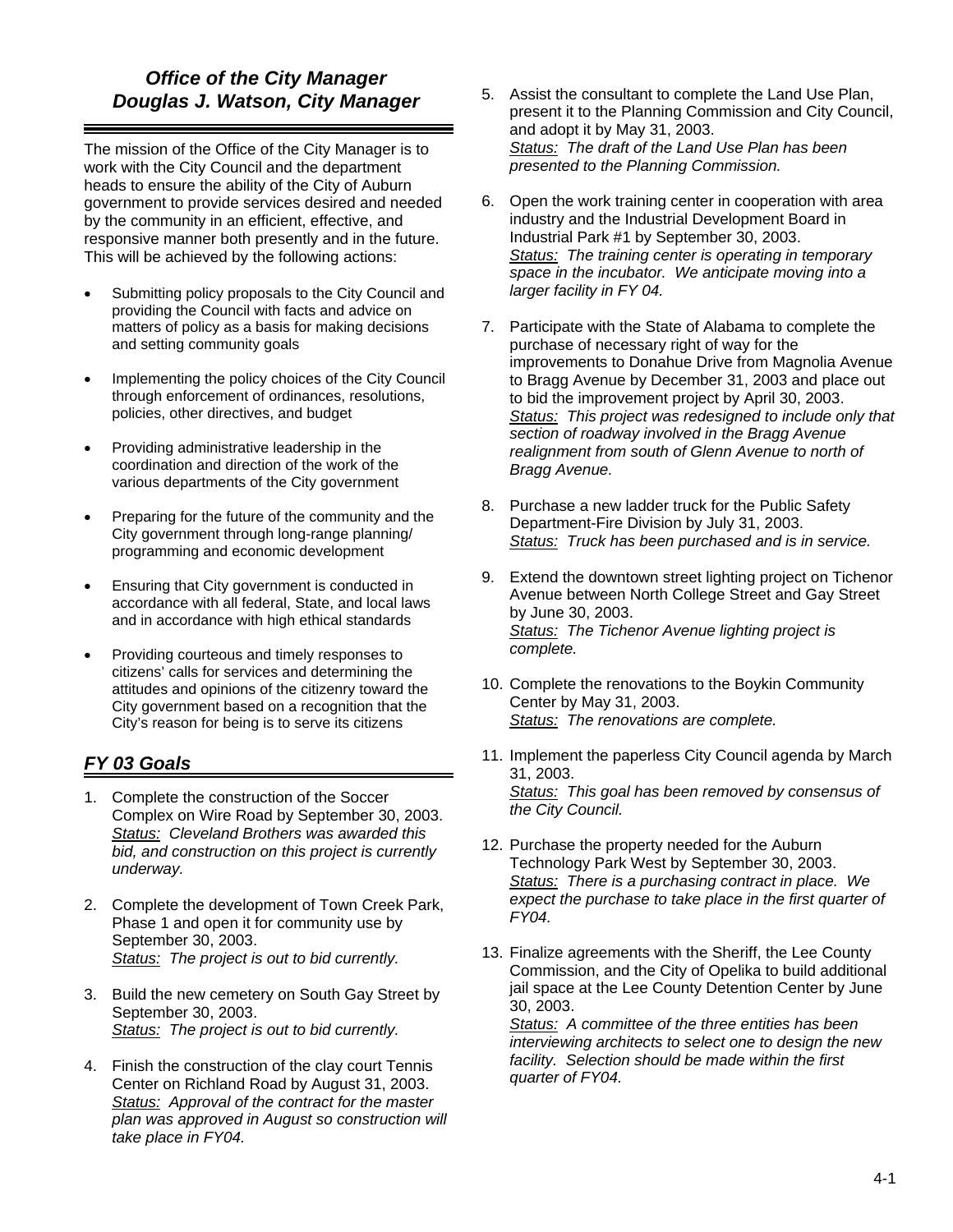- 1. Upgrade the treatment capacity at the H. C. Morgan wastewater treatment facility to 9 MGD by February 29, 2004.
- 2. Install the major sewer line extensions and replacements approved in FY 02 by August 31, 2004.
- 3. Complete the construction of a new headquarters facility for the Water and Sewer Department on Shug Jordan Parkway by April 30, 2004.
- 4. Work to ensure that the State of Alabama widens the bridge over the Interstate on South College Street and extends the road improvements from Shell Toomer Parkway to Beehive Road by September 30, 2004.
- 5. Participate with the State of Alabama to complete the construction of the street, drainage, and sidewalk improvements to Donahue Drive from Magnolia Avenue to Bragg Avenue by August 31, 2004.
- 6. Place out to bid the construction of Fire Station #5 in the vicinity of the Auburn Technology Park on South College Street by December 31, 2003.
- 7. Identify property for a future park in North Auburn that can be acquired by July 31, 2004.
- 8. Install new pedestrian crossings in the downtown area by September 30, 2004.
- 9. Complete the renovations to the Frank Brown Recreation Center and construct the addition of the teen center to the main building by September 30, 2004.
- 10. Cooperate with developers to extend Samford Avenue to East Glenn Avenue and Longleaf Drive to Cox Road by September 30, 2004.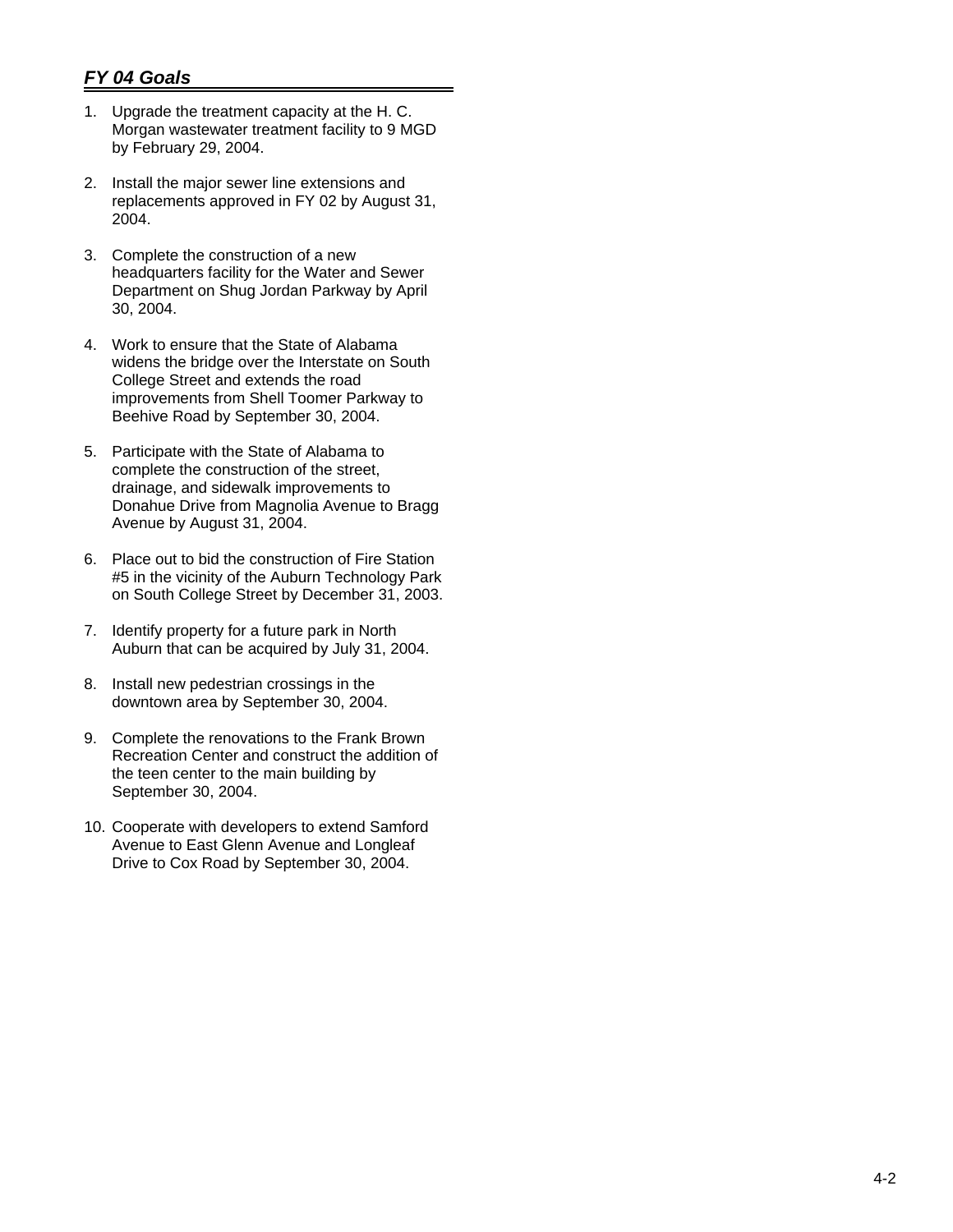# *Judicial Department Joe Bailey, Municipal Judge*

The mission of the Judicial Department is to provide a constitutional and statutory medium for the enforcement of traffic offenses, municipal ordinance violations, and State misdemeanors adopted by municipal ordinance as offenses against the City of Auburn.

In order to accomplish this mission, the Judicial Department operates the Auburn Municipal Court by:

- Providing adequate personnel with all employees, other than the Judge, being state certified magistrates
- Ensuring that no warrants of arrest are issued before probable cause is established to support the warrant
- Ensuring that no person is deprived of his or her liberty or property without due process of law
- Providing court administration to guarantee that all persons coming before the Court are treated equally and have protected rights afforded them under the United States Constitution, the Alabama Constitution, and applicable ordinances and statutes

# *FY 03 Goals*

- 1. Finalize inception of program with the Alabama Department of Public Safety and the Information Technology Department so that all Uniform Traffic Citation (traffic ticket) dispositions can be electronically transferred by December 31, 2002. *Status: This goal has been achieved. Being able to make these transfers electronically is saving untold hundreds of hours of labor. Thanks to Mr. Buston and his staff for enabling us to use this procedure.*
- 2. Review the workloads of all staff after the completion of the above goal by March 31, 2003. *Status: This review has been completed and some work assignment shifts have been made.*
- 3. Continue to consider private probation services for services such as house arrest as alternatives to incarceration on an ongoing basis by April 30, 2003. *Status: We are continuing to review different proposals and providers regarding such services.*
- 4. Work with Public Safety to insure the continuance of the Weekend Trash Bus Detail and develop a method of targeting areas needing special cleaning attention on an ongoing basis by September 30, 2003. *Status: We are continuing to work on this goal.*
- 5. Monitor the number of successful graduates from the Court Referral Programs quarterly to make sure the numbers of graduates are consistent with the past and with the numbers of cases handled by the court. *Status: This monitoring is and will continue to be done regularly.*
- 6. Monitor the collection of delinquent accounts by Professional Probation services quarterly in an effort to monitor these collections as a part of the information needed to determine the usefulness of the contractual service.

*Status: This monitoring is and will continue to be done quarterly.* 

7. Work with Information Technology to complete the inception of on-line computer capabilities in the courtroom by September 30, 2003. *Status: We anticipate the accomplishment of this goal as scheduled.* 

- 1. Review all aspects of our Court Referral Program and the providers of counseling services on an ongoing basis to insure that these providers are continuing to provide quality, effective, and efficient services by September 30, 2004.
- 2. Review case loads handled by the Court Referral Officer anticipating the possible need for additional staff in this area by September 30, 2004.
- 3. Consider private probation services for collection of all part payment of fines by March 31, 2004.
- 4. Continue to monitor the delinquent fines collections by Professional Probation Services quarterly in an effort to monitor these collections as a part of the information needed to determine the usefulness of the contractual service.
- 5. Complete the accessibility to the Alabama Criminal Justice Information System so that the Judicial staff will have access to all defendants' criminal histories by September 30, 2004.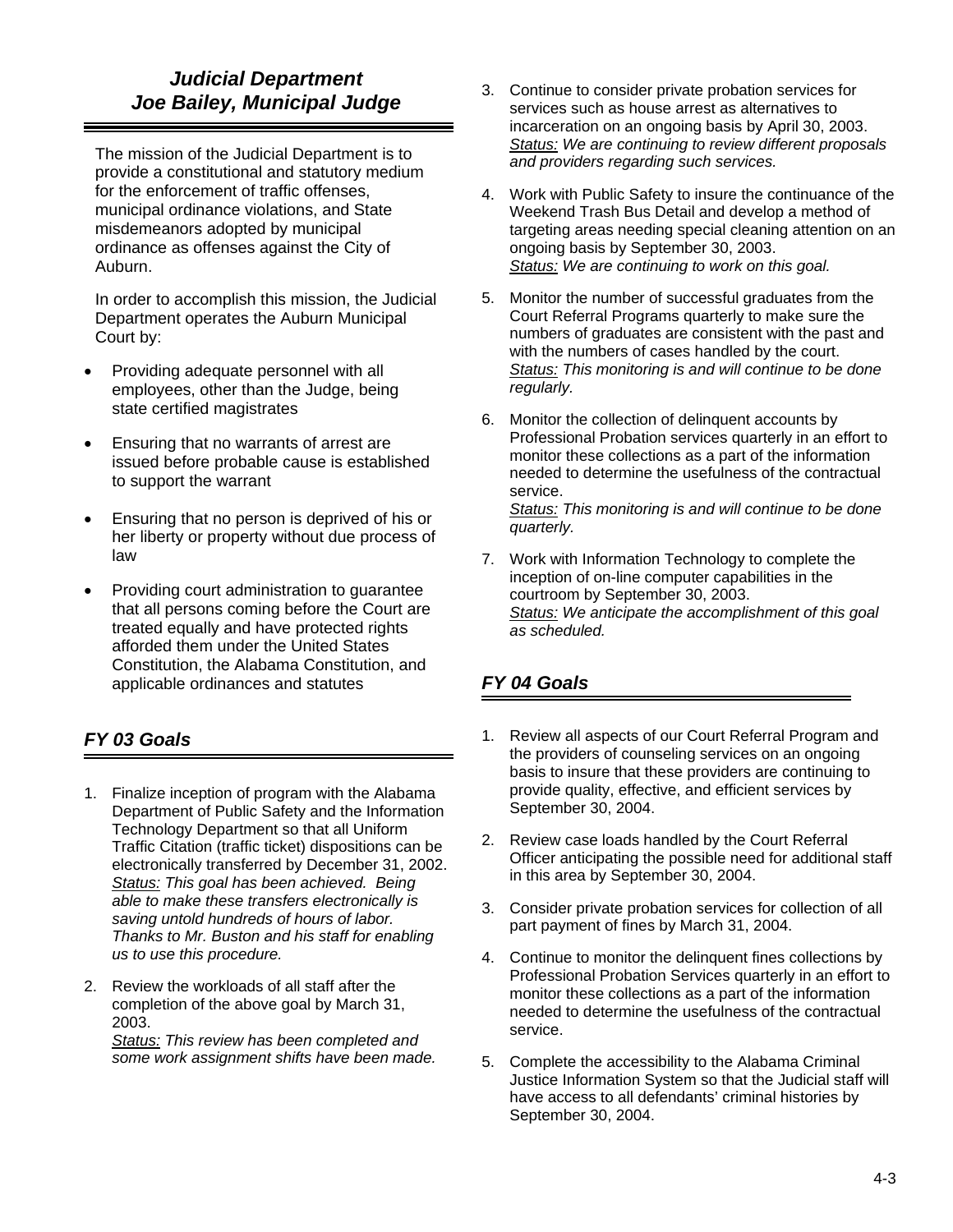# *Information Technology Department James C. Buston, Director*

The mission of the Information Technology Department is to facilitate reliable, timely, and easy access to information for the employees and residents of the City of Auburn. Through our commitment to provide quality service and support, the Department will strive to exceed the expectations of employees and residents by:

- Providing technical assistance and advice to the City Manager, Department Heads, and City School System on all Information Technology concerns.
- Operating and maintaining a fiscally sound and reliable communications infrastructure while providing an exceedingly high level of service and support.
- Facilitating interdepartmental and community involvement in Information Technology decisions.
- Providing City employees and City residents with the best available, most cost effective technology and procedures relating to the field of Information Technology.

# *FY 03 Goals*

1. Conduct interviews with key personnel in all departments to determine how to best tailor web content to the City's needs by December 31, 2002. *Status: This goal has been accomplished.* 

- 2. Implement an Intranet with the purpose of providing a convenient, useful source of information and services for all departments by September 30, 2003. *Status: This goal has been accomplished.*
- 3. Implement the use of interactive forms with Email capability on the City's website by March 31, 2003.

*Status: Form Views have been implemented. We are still working on getting full interactive form capabilities.* 

- 4. Create GIS Division website with map viewing capabilities by September 30, 2003. *Status: Work on this goal is progressing on schedule. ArcIMS and ArcSDE have been installed. Configuration of these products is progressing.*
- 5. Complete GIS mapping of sewer manholes, sewer clean-outs, water valves, fire hydrants, and water meters by September 30, 2003. *Status: Work on this goal is progressing on schedule. We have completed approximately 80% of the sewer sections and about 30% of the water sections. We have 90% of the fire hydrants mapped and about 75% of the water meters.*
- 6. Assist in the completion of the City's aerial photography project through regular discussions with all agencies involved and implement corresponding GIS map enhancements by January 31, 2003. *Status: Work on this goal is progressing. The aerial photography company has delayed sending us the deliverables. They have encountered accuracy issues with the data and are trying to resolve them.*
- 7. Wire five new school buildings for computer and phone and connect them to the City's fiber optic backbone by September 30, 2003. *Status: Work on this goal is progressing on schedule. All of the new school constructions with the exception of one building at the Auburn Junior High School and the new gym at Auburn High School have been wired.*
- 8. Connect the City Schools to the IP phone system by September 30, 2003. *Status: Work on this goal is progressing on schedule. The School Board Office, Wrights Mill Road Elementary School and Drake Middle School are complete.*
- 9. Implement a program to provide the City Council with a paperless agenda and council meeting documentation for viewing via laptop by September 30, 2003. *Status: This goal was eliminated.*
- 10. Implement phase one (50% replacement) of replacing the system wide computer tape backup system by October 31, 2002. *Status: Work on this goal is progressing. It was decided to implement 100% of this project in FY03. Three of the ten server tape drives have been installed.*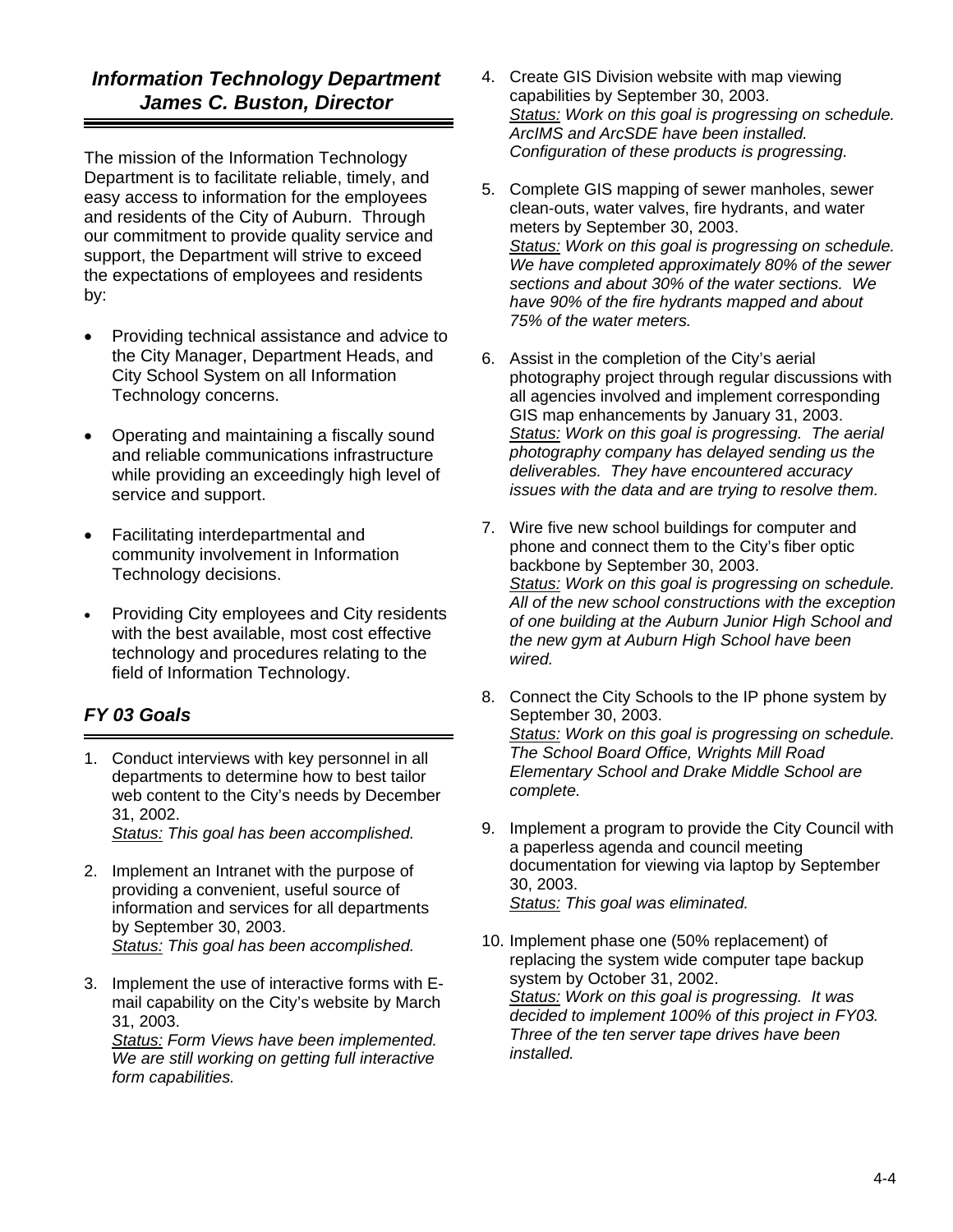11. Implement phase one (50% coverage) of installing an intrusion detection system for the City's computer network by September 30, 2003.

*Status: It was decided to implement 100% of this project in FY03. This goal has been accomplished.* 

- 12. Assist the Parks and Recreation Department in identifying a software program to handle facility reservations by June 30, 2003. *Status: Work on this goal is progressing. Parks and Recreation have submitted two software packages for evaluation.*
- 13. Assist the Economic Development Department with enhancing the Department web site by September 30, 2003. *Status: Work on this goal is progressing on schedule.*
- 14. Assist the Judicial Department with implementing a program to transfer traffic citations electronically to the Alabama Department of Public Safety by March 31, 2003. *Status: This goal has been accomplished.*
- 15. Assist the Judicial Department with creating on-line computer capabilities in the courtroom by June 30, 2003.

*Status: Work on this goal is progressing. The Court software is being modified to help accomplish this goal. The expected completion date for these modifications is September 30, 2003.* 

16. Assist the Human Resources Department with the implementation of computer based skill testing for clerical applicants by December 31, 2003.

*Status: This goal has been accomplished.* 

17. Assist the Human Resources Department with the electronic distribution of employment applications via the Internet by September 30, 2003.

*Status: Work on this goal is progressing. It has been recommended that we wait and see what the new financial/HR software contains to address this goal before proceeding.* 

18. Assist the Planning Department with publishing the updated Zoning Ordinance and Zoning Map to the City's web site. *Status: Work on this goal is progressing on schedule. Some information has been published to the web site. The other will be posted when the ArcIMS product is finalized.* 

- 19. Assist the Public Library Department with identifying computer hardware and software specifications to be used in grant applications for electronic services enhancements by March 31, 2003. *Status: This goal has been accomplished.*
- 20. Assist the Water and Sewer Department with the completion of 50% of the water and sewer base maps by September 30, 2003. *Status: Work on this goal is progressing on schedule. About 30% of this goal has been accomplished.*
- 21. Assist the Finance Department with the implementation of the GASB 34 requirements by September 30, 2003. *Status: Work on this goal is progressing on schedule. The new Finance/HR software will help in accomplishing this goal.*
- 22. Assist the Finance Department with the training in Excel and Access software by January 31, 2003. *Status: Some progress has been made on this goal. It has been determined that the new Finance/HR software will require training specific to its use so it has been recommended that we await the installation of the new software.*
- 23. Assist the Public Safety Department with updating the Police Division's web site by June 30, 2003. *Status: This goal has been accomplished.*
- 24. Assist the Public Safety Department in developing a database for tracking non-traffic citations by March 31, 2003. *Status: This goal has been accomplished.*
- 25. Assist the Public Safety Department in training personnel on the most effective use of the non-traffic citations database by March 31, 2003. *Status: Work on this goal is progressing. We are awaiting a training schedule from Public Safety in order to complete this goal.*
- 26. Assist the Public Safety Department in researching enhancements to the current fire records software by March 31, 2003. *Status: Some progress has been made on this goal. We are awaiting input from the Fire Division as to the*

*steps we need to take to finish this goal.*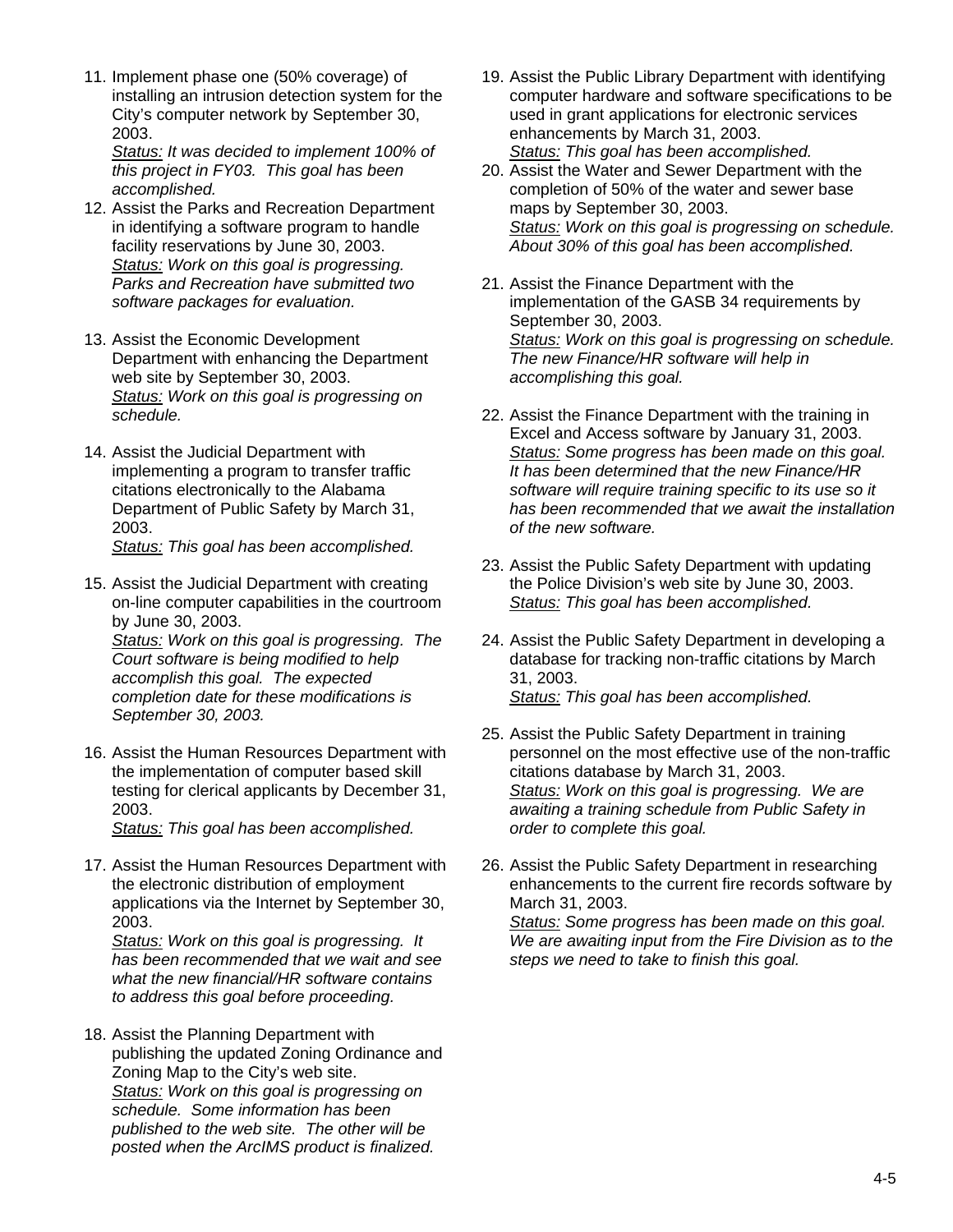- 1. Complete GIS mapping of sewer lines and water lines by September 30, 2004.
- 2. Update the GIS maps for planning zones, subdivisions, water utility, storm water utility, annexation/city limit and streetlights by September 30, 2004.
- 3. Assist the Judicial Department with installing and configuring terminals to access the Alabama Criminal Justice Information System by September 30, 2004.
- 4. Assist the Library Department with identifying computer hardware and software specifications to be used in grant applications for electronic services enhancements by March 31, 2004.
- 5. Assist the Library Department with replacing the obsolete integrated on-line card catalog by September 30, 2004.
- 6. Assist the Finance Department with identifying accounting, budgeting and payroll software by June 30, 2004.
- 7. Assist the Finance Department with researching electronic tagging methods for maintaining capital assets inventory by March 31, 2004.
- 8. Assist the Public Safety Department with the modification of CAD, Police records, fire records, and Codes Enforcement software to allow for benchmark performance measuring by September 30, 2004.
- 9. Assist the Public Safety Department with the creation of a Police Division Intranet for posting Department related information that can be accessed via mobile computer terminals in the vehicles by June 30, 2004.
- 10. Assist the Public Safety Department in developing an automated case file program for the Detective section by March 31, 2004.
- 11. Assist the Public Safety Department with implementing an automated scheduling system to track Police Division training dates and hours for range operation by December 31, 2004.
- 12. Assist the Public Safety Department with developing an electronic benchmark to track detective case loads by September 30, 2004.
- 13. Assist the Public Safety Department with updating the CAD database to correspond with the Lee County 911 Master Street Address Guide by September 30, 2004.
- 14. Assist the Public Safety Department with researching software for building permitting that can be viewed on-line by March 31, 2004.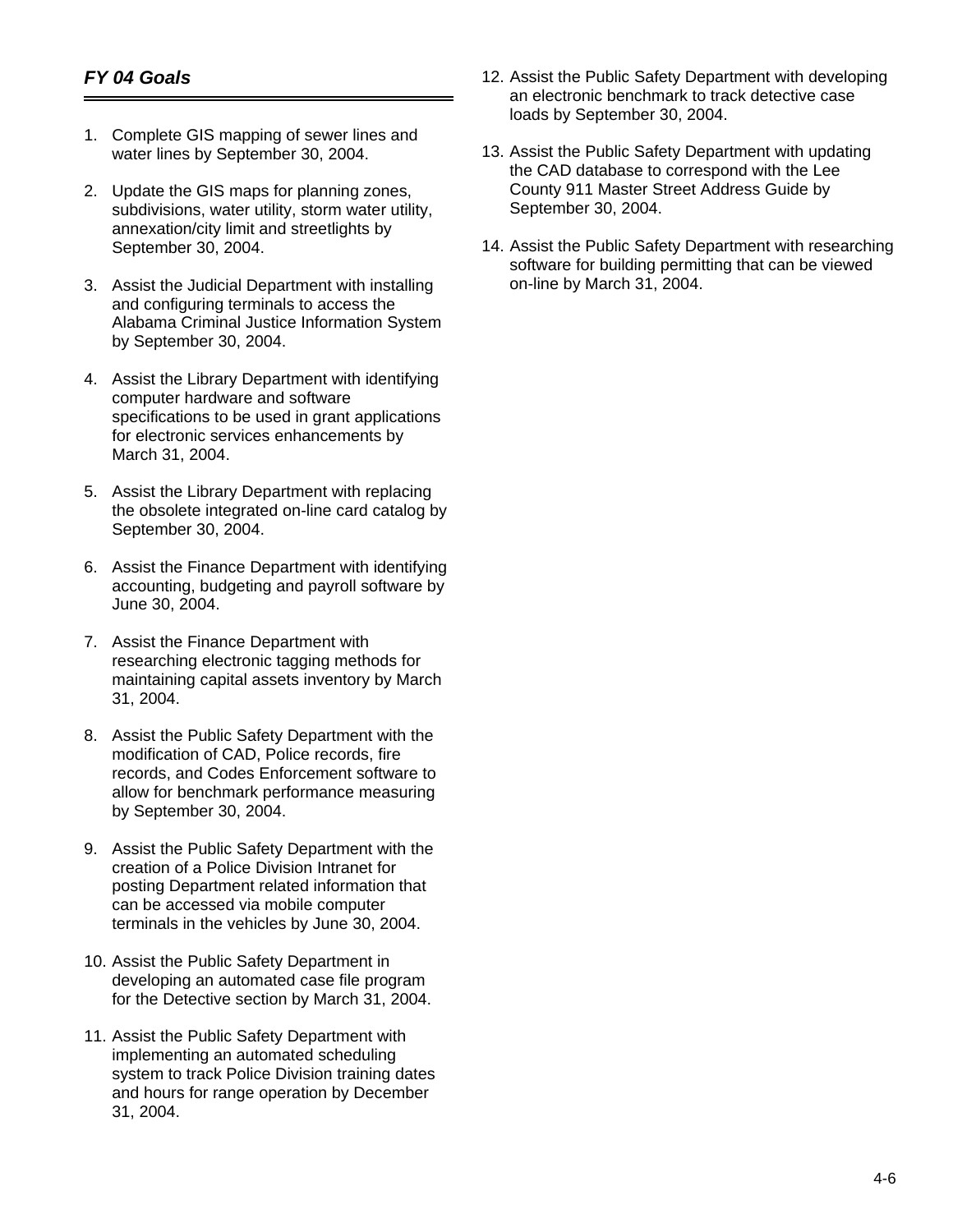## *Finance Department Andrea Jackson, Director*

The mission of the Finance Department is to provide high quality financial services to all of its customers, both external and internal, by:

- Providing accurate, complete and timely information regarding the City's financial condition and transactions
- Protecting City assets against unauthorized use and managing City assets for their most productive use
- Administering the City's revenue ordinances and finance-related laws, regulations and contracts in an efficient and equitable manner
- Providing administrative services to other City departments to obtain the supplies, equipment, and services they need.
- Implementing effective procedures for the timely liquidation of all properly documented City liabilities which ensures compliance with all legal requirements
- Maintaining a commitment to a high level of personal productivity and a continuous pursuit of the means for improving the Department's procedures and achieving significant personal satisfaction in the staff's professional roles

- 1. Form a GASB 34 Implementation Quality Circle, including appropriate staff from Public Works and Information Technology, to determine the tasks required for implementation, recommend policy changes to the City Manager and monitor the progress of the implementation process with the goal of implementing the minimum requirements of GASB 34 by September 30, 2003. *Status: A preliminary group has met and work has begun on this implementation. Due to staff turnover, progress on this has been delayed.*
- 2. Develop procedures for expediting the processing of revenue by the City Revenue Office during "rush" periods by November 30, 2003. *Status: The Water Revenue Office staff is researching the feasibility of 1) providing a separate window for contractors to meet with the utility database coordinator, and 2) reserving the Development Services conference room during the afternoons of the Auburn University "rush" period, to minimize the number of students in the smaller open lobby area.*
- 3. Survey the City's utility customers to assess ways to improve the customer service provided by the Water Revenue Office by December 31, 2002. *Status: The Water Revenue Office has instituted the use of "Customer Comment" cards. These cards are available to the public at the Water Revenue Office counter and can be mailed postage-paid. They allow customers to rate the service they received at the WRO and to provide written comments about specific problems or to provide positive feedback about their experiences at the Water Revenue Office. We have received only a couple of comments so far, and both were positive; one of these mentioned a specific employee.*
- 4. Provide training in spreadsheet (Excel) and database (Access) software to appropriate Finance and Water Revenue Office staff by January 31, 2003. *Status: Three Finance staff members and the Water Revenue Office Manager received training in a two-day Excel course in March. Due to staff vacancies and turnover, there likely will not be time to have the Access training in FY 03.*
- 5. Assist the City's independent auditors with preparation of the City's audited financial statements and publish the City's Comprehensive Annual Financial Report for FY02 in accordance with generally accepted accounting principles, including GASB 34, by February 28, 2003. Include in the FY02 audit report Management's Discussion and Analysis as defined by Governmental Accounting Standards Statement Number 34 (not required until FY03). *Status: The City's fiscal 2002 CAFR was published and submitted to the GFOA by March 31, 2003. Due to time constraints resulting from the delayed receipt of the auditors' work product, the Management Discussion and Analysis was not included in the 2002 CAFR.*
- 6. Develop criteria and a job description and recruit for a temporary part-time Student Public Finance Specialist position by March 31, 2003. *Status: Work on this job description has been delayed due to the expediting of the software search project.*
- 7. Revise the City's chart of accounts to accommodate the changes needed to implement GASB 34 by April 30, 2003. *Status: Some planning work has been done, but the work is not yet complete.*
- 8. Provide training to appropriate City staff on travel and training policies, procedures and forms by May 31, 2003. *Status: In preparation for this training the Travel and Training Policy and forms are being reviewed and proposed revisions drafted. The travel forms have been revised as necessary to accommodate the reimbursement rate changes that were effective October 1, 2002. This training will be completed during the fourth quarter.*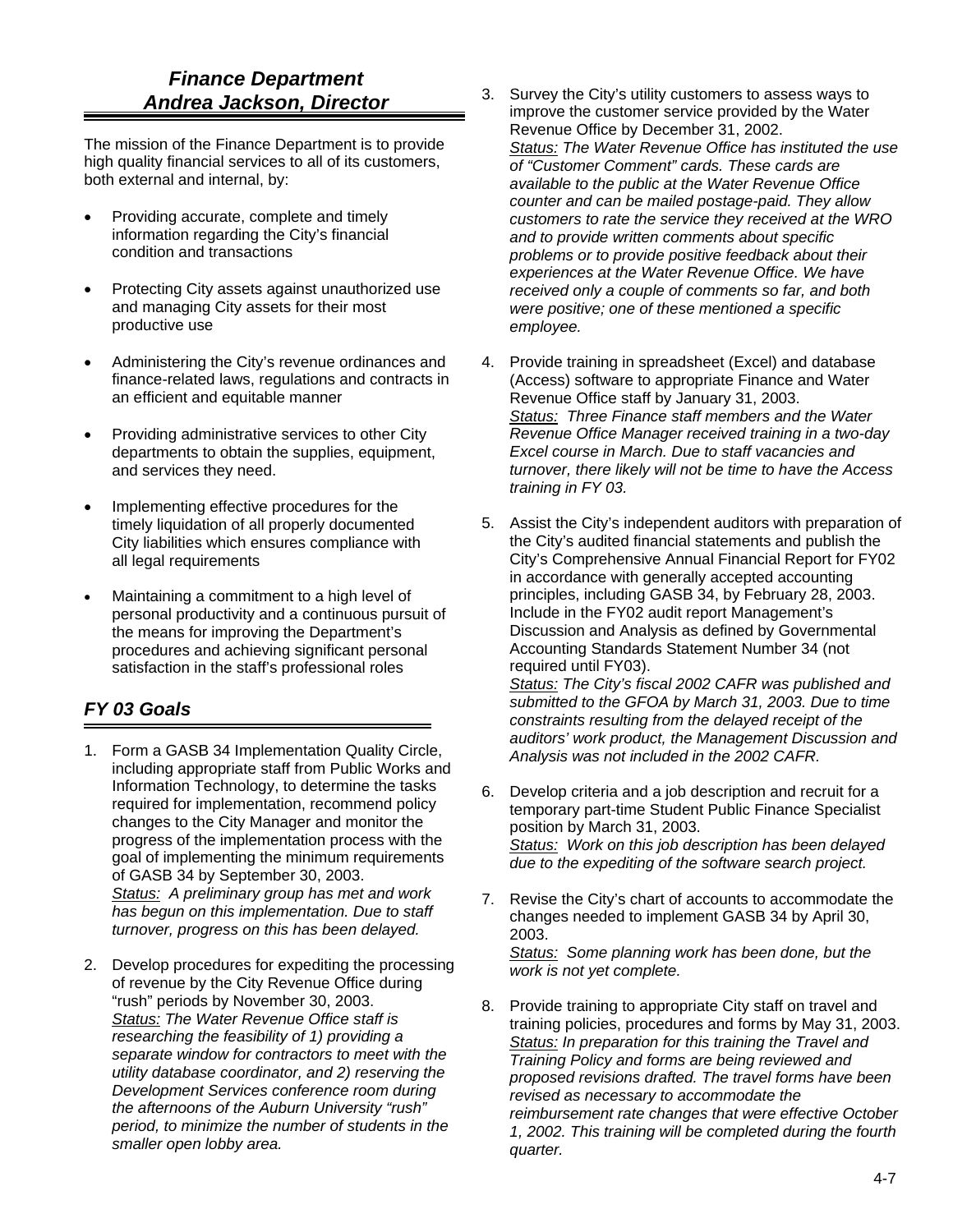- 9. Provide training to appropriate City staff on yearend financial procedures by August 15, 2003. *Status: This training is in the planning phase.*
- 10. Form a Software Search Quality Circle, including appropriate staff from Information Technology and Human Resources, to identify accounting, budgeting and payroll software that exceeds the performance of the existing software on the desired hardware platform by June 30, 2004. *Status: This is an FY 04 goal. Work on this goal was begun during FY 03 due to new issues that have arisen with the current software vendor. A Request for Proposals for new software was developed based on input from every member of the Finance and Human Resources staff and appropriate members of the Information Technology staff. Seven software proposals were received by the June 11, 2003 deadline. After Information Technology's review of the hardware specifications and software compatibilities of the seven proposals, demonstrations have been scheduled with four of the software companies, to be held during the month of July. Upon completion of the software demos, Finance, Human Resources and Information Technology staff will analyze the proposals and demos of the "short listed" four companies as a basis for scheduling site visits. Following the site visits, Finance, Human Resources and Information Technology staff will perform further analysis to develop a recommendation to the City Manager.*

#### *FY 04 Goals*

- 1. Develop criteria and a job description and recruit for a temporary part-time Student Public Finance Specialist position by March 31, 2004.
- 2. Provide training to appropriate City staff on capital projects procedures by December 31, 2003.
- 3. Assist the City's independent auditors with preparation of the City's audited financial statements and publish the City's Comprehensive Annual Financial Report for FY03 in accordance with generally accepted accounting principles, including GASB 34, by March 31, 2004.
- 4. Research the cost and features of electronic tagging methods for maintaining the capital assets inventory by March 31, 2004.
- 5. Perform a mid-year inventory of FY04 infrastructure capital outlays by May 31, 2004.

6. Provide training to appropriate City staff on accounts payable procedures by June 30, 2004.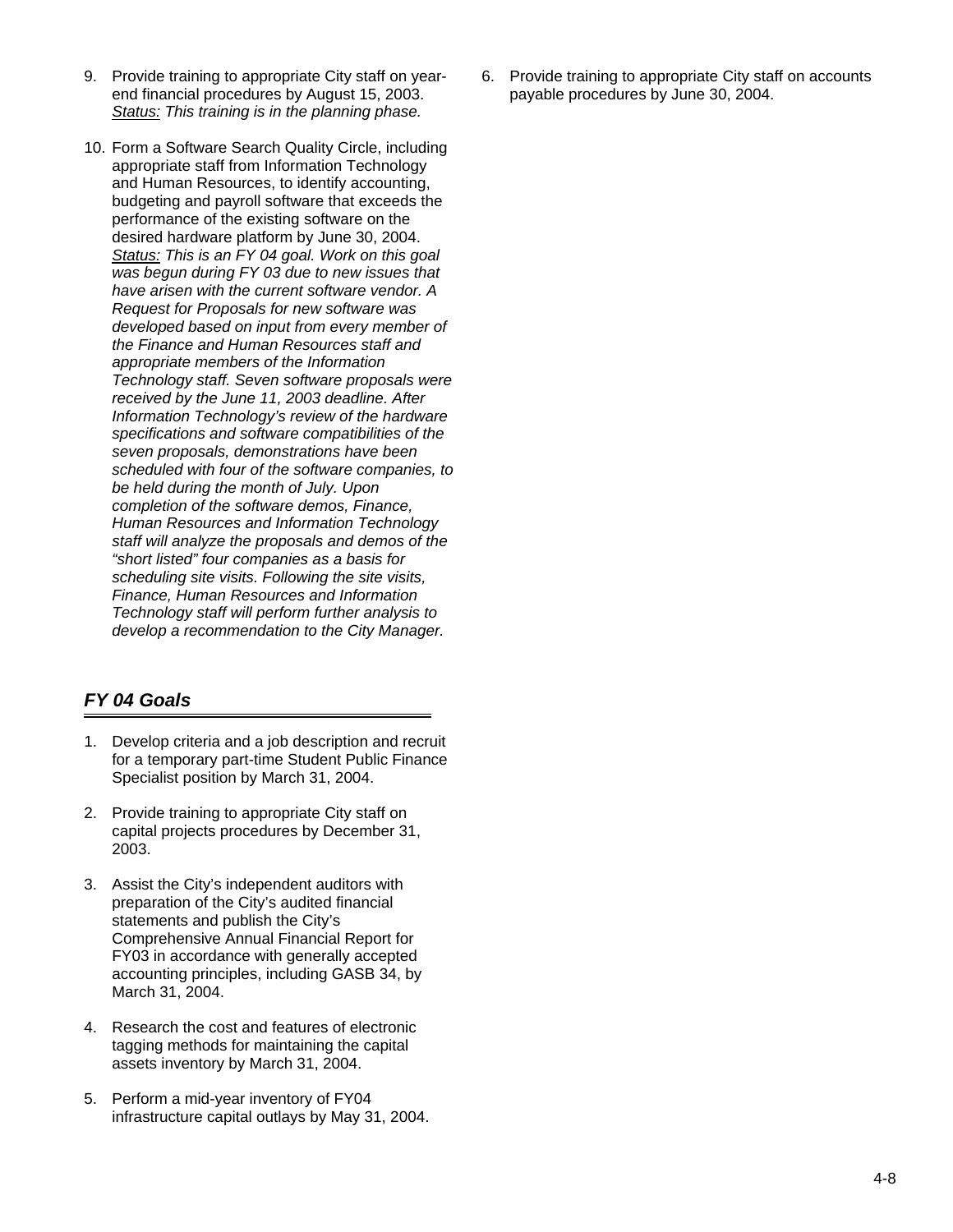## **Public Works Department**  *Jeff Ramsey, City Engineer and Public Works Director*

The mission of the Public Works Department is to provide excellent construction and engineering services on City-related projects to all residents and firms in a timely, efficient manner. Excellent service includes appropriate service hours and a trained, courteous staff to provide timely, accurate, and appropriate information and assistance. We will achieve this by:

- Constructing, installing, repairing, and maintaining the City's streets, sidewalks, bridges, and drainage structures
- Installing and maintaining proper traffic control and street name signs
- Devising creative options and innovative solutions to the City Manager to address municipal infrastructure issues in the most cost-effective manner
- Providing technical assistance and advice to the City Manager and Planning Commission on all engineering questions
- Developing and maintaining an accurate mapping database with a variety of information for the City and the public
- Pursuing knowledge of the best available technology and procedures relating to the field of engineering

#### *FY 03 Goals*

- 1. Design/construct the new sidewalk on Dean Road between Annalue Drive and Glenn Avenue by July 31,2003. *Status: Project completed.*
- 2. In conjunction with ALDOT, complete the road widening of North Donahue Drive between Magnolia and Bragg by September 30, 2003. *Status: In the process of obtaining appraisals for ROW. The project is being modified to only include the section of Highway 14 realignment .*
- 3. Upgrade drainage pipes at the Burton House on Magnolia Avenue by June 30, 2003. *Status: Project awarded to McDonald Construction Inc May 20, and is 75 percent complete.*
- 4. Begin the Pumphrey Avenue Pipe Replacement Project near Shug Jordan Parkway by June 30, 2003. *Status: Project completed.*
- 5. Evaluate the structural integrity of the Duck Samford Stadium and the downtown parking deck by June 30, 2003.

*Status: The evaluation of Duck Samford was conducted and completed by Volkert & Associates. Minor modifications are planned as a result. Preliminary report from a structural engineer indicated the parking deck is safe but recommended a more detailed evaluation for aesthetic modifications. Currently reviewing qualifications of two structural engineering firms.* 

- 6. Install decorative streetlights on Tichenor Avenue by June 30, 2003. *Status: Project completed.*
- 7. Complete the Phase II Storm Water permitting with the Alabama Department of Environmental Management by March 10, 2003. *Status: Permit received May 16.*
- 8. Replace and repair twenty old-style inlets by September 30, 2003. *Status: Nine inlets have been replaced.*
- 9. Remove sediment at specific locations in Moore's Mill Creek to improve water quality by September 30, 2003.

*Status: We fixed the road, removed a tree, and twice removed the sediment. Currently negotiating with a contractor to remove the sediment a third time.* 

- 10. Monitor the water quality of Moore's Mill Creek and Parkerson Mill by September 30, 2003. *Status: Initial round of monitoring (2002 base line) is complete. Draft report received December 2002. Finalized report will be submitted in January of 2003. Monitoring indicates improvement in stream health for lower reaches of Moore's Mill Creek…upper reaches remained unchanged.*
- 11. Complete the 2003 Resurfacing Project by September 30, 2003. *Status: Only miscellaneous punch list items from final inspection remain.*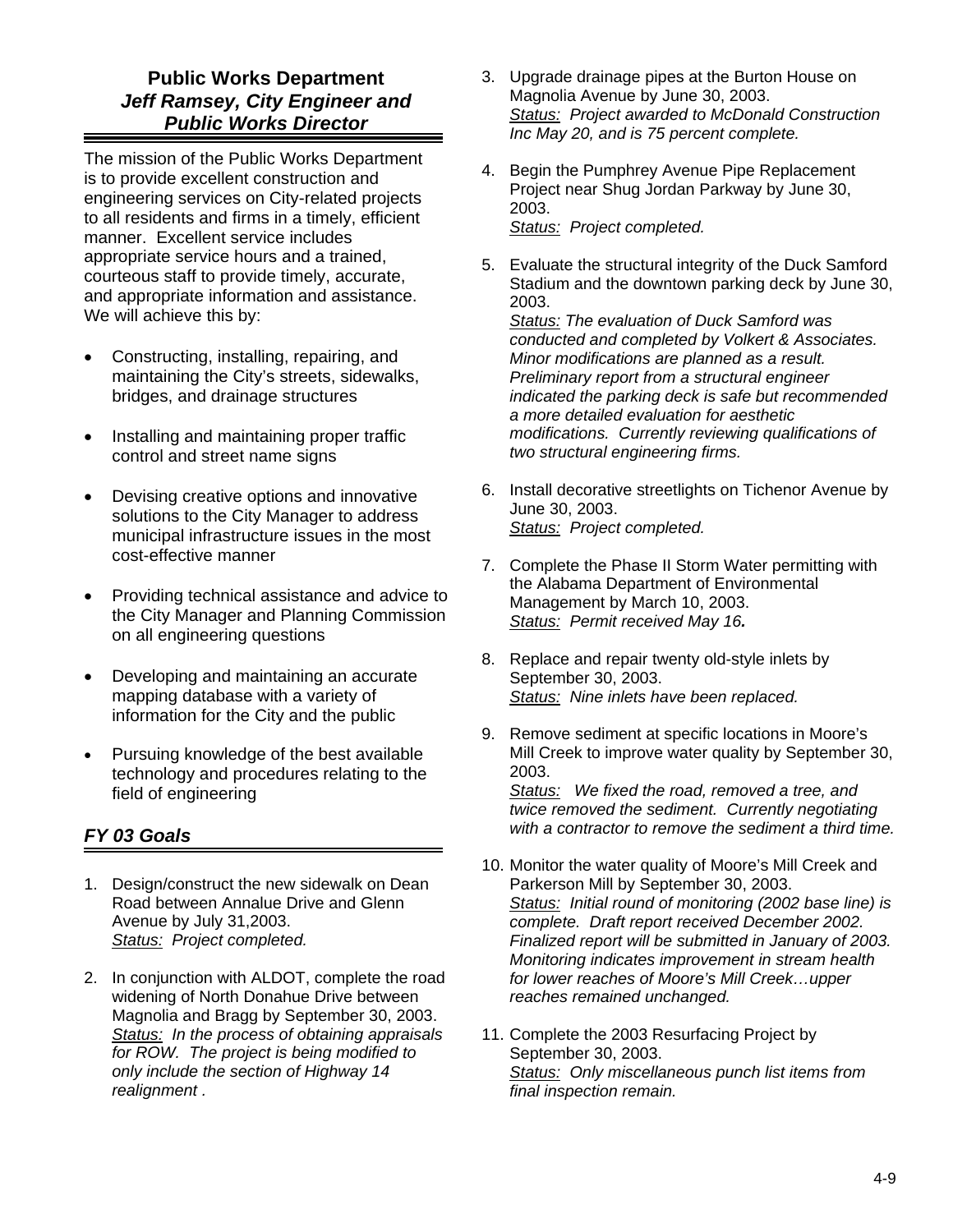- 12. Complete the traffic signal installation at East University Drive and South Donahue Drive by September 30, 2003. *Status: All materials have arrived except the poles. Once the poles arrive, we will complete the signal installation at the intersection.*
- 13. Pending funding from Transportation Enhancement grant, design/construct the North College Street Sidewalk between Drake Avenue and Shelton Mill Road by September 30, 2003.

*Status: No TEA-21 funding available for this project. Project will be completed using internal resources. Survey work is complete. Actual construction may be delayed.* 

14. Pending funding from Transportation Enhancement grant, design/construct the Opelika Road Sidewalk Project between East University Drive and Commerce Drive by September 30, 2003.

*Status: No TEA-21 funding available for this project. Project will be completed using internal resources. Construction may be delayed.* 

- 1. Pending funding from Transportation Enhancement grant, design/construct the Dumas Drive Sidewalk between Heard Avenue and Samford Avenue by September 30, 2004.
- 2. Pending funding from Transportation Enhancement grant, design/construct the Woodfield Drive Sidewalk Project between South College and Wright's Mill Road by September 30, 2004.
- 3. Pending funding from Transportation Enhancement grant, construct the Thach Avenue Bikeway Project between Debardebeleben and Ross Street by September 30, 2004.
- 4. In conjunction with ALDOT, complete the road widening of North Donahue Drive between Bragg and Bedell by September 30, 2004.
- 5. Complete intersection improvements at the Samford Ave./Dean Road intersection by September 30, 2004.
- 6. Design a new bridge on North Donahue Drive at Saugahatchee Creek by September 30, 2004.
- 7. Remove sediment at specific locations in Moore's Mill Creek to improve water quality by September 30, 2004.
- 8. Improve pedestrian crossings in the downtown area by September 30, 2004.
- 9. Replace and repair twenty old-style inlets by September 30, 2004.
- 10. Monitor the water quality of Moore's Mill Creek and Parkerson Mill Creek by September 30, 2004.
- 11. Complete the 2004 Resurfacing Project by September 30, 2004.
- 12. Complete the traffic signal installation at the East University Drive/Wright's Mill Road intersection by September 30, 2004.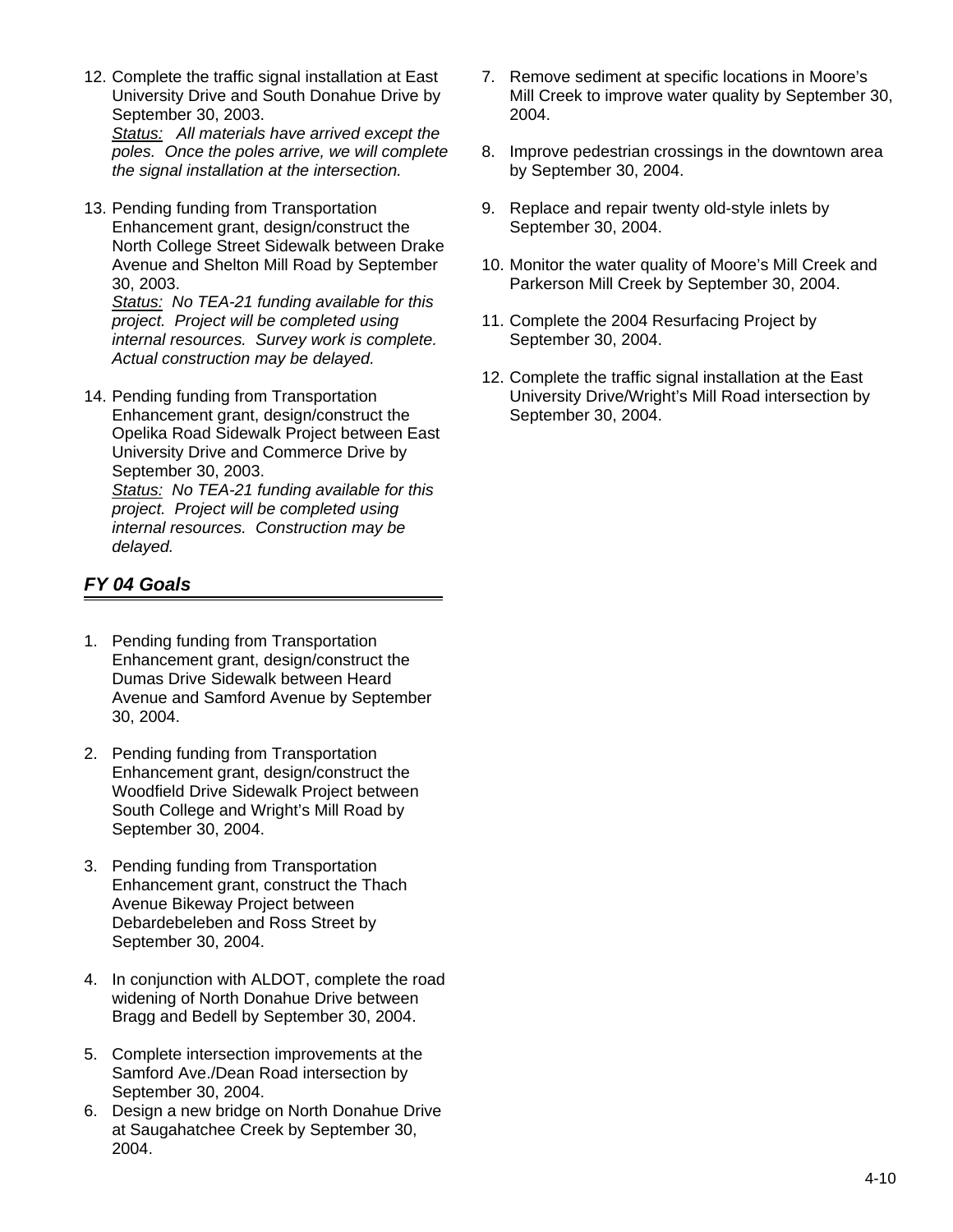# *Economic Development Department Phillip Dunlap, Director*

The mission of the City's Economic Development Department is to create employment opportunities for citizens of Auburn and to expand the tax base of the community through industrial, commercial and retail development. We will develop and maintain economic development plans, strategies, and programs by:

- Devising and utilizing unique marketing techniques to recruit prospects
- Creating and providing competitive incentive packages which may include designing financial assistance packages
- Administering the City's revolving loan program
- Identifying and developing property for new industrial parks
- Maintaining contact with existing industries and businesses
- Providing technical and financial assistance to merchants in an effort to maintain a viable Central Business District
- Administering the Auburn Center for Developing Industries to allow fledgling industrial projects an opportunity to succeed
- Working closely with other federal, state, local and private economic development organizations that are able to make resources available for Auburn businesses and industries

#### *FY 03 Goals*

- 1. Seek to attract no less than eight industrial visits with the goal of locating at least one new industry in Auburn by September 30, 2003. *Status: We had 3 industrial visits during this quarter, bringing the total for the year to 12.*
- 2. Purchase the property for the Auburn Technology Park West by September 30, 2003. *Status: Purchase contract is in place.*
- 3. Seek to attract new major commercial and retail development by locating at least one new project in Auburn by September 30, 2003.

*Status: Numerous new retail establishments have come to the City this quarter, primarily restaurants and other small retailers. We have been working to attract major retailers to the market.* 

- 4. Administer the City's revolving loan program with the goal of packaging two (2) loans in FY03 and continue to use the State Economic Development loan fund where appropriate. *Status: We packaged one loan this quarter to CV Partners. This brings the total number of loans packaged this fiscal year to 2.*
- 5. Operate the small business incubator through the Auburn Center for Developing Industries with the goal of graduating one tenant and attracting one new tenant by September 30, 2003. *Status: No new tenants have been attracted nor graduated this quarter. One new tenant has been attracted this fiscal year.*
- 6. Participate in the SAE show in Detroit in FY03 in support of State Development agencies with the goal of developing at least one industrial prospect. *Status: We did not attend the SAE show this year due to other commitments with a new industry.*
- 7. Participate in the Frankfurt Auto show in FY03 in support of State Development agencies with the goal of developing at least one industrial prospect. *Status: We will be attending this show in the 4th quarter.*
- 8. Utilize the Auburn Housing Assistance Network (AHAN) to complete a minimum of eight spot rehabilitations for needy residents by September 30, 2003. *Status: Eleven rehabilitation project referrals to volunteers and community organizations were completed in the third quarter, which brings the AHAN rehabilitation projects to a total of 18 in FY 03*
- 9. Administer the Community Development Block Grant Program as adopted by the City Council during FY03. *Status: The City has continued with its grant program with the following grant activities: Public Services:*
	- *HIV/AIDS Emergency Assistance Program*
	- *Emergency Homeless Assistance Program*
	- *Alternatives for All Seasons youth program with the Auburn Housing Authority*
	- *Elderly Food Services program with the Food Bank of East Alabama*
	- *Emergency Housing Rehabilitation program with the Presbyterian Community Ministry*

#### *Infrastructure:*

• *CDBG Sidewalk project on Foster, Clark, and Boykin Streets* 

#### *Public Facilities:*

- *Completion of the Boykin Center Renovations project*
- *Preparation for the Sam Harris Park and Felton Little Park Improvements*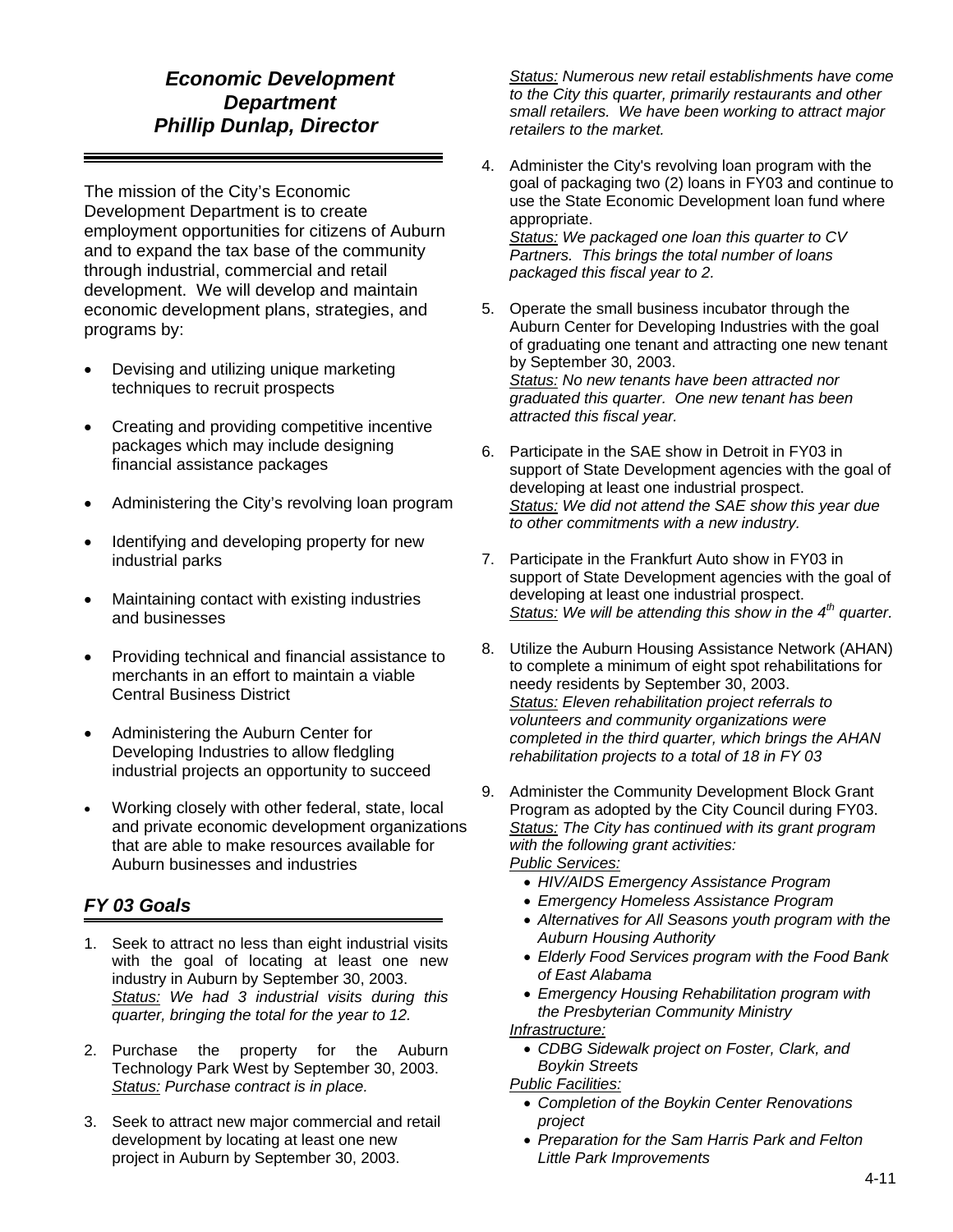*Housing:*

- *Completion of the rehabilitation of four homes in Auburn*
- *Housing Rehabilitation Reconstruction Program with one home demolished and reconstructed.*
- 10. Conduct a "Community Development Day" information fair that will provide a forum for nonprofits and other community service providers to share information about their services with the community by September 30, 2003. *Status: The City distributed information regarding CDBG/Affordable Housing during National Community Development Week in April. Other plans are being made to create a community development board, and plans for an information fair will be continued accordingly.*
- 11. Utilize Community Development Block Grant funds to assist in Workforce Development for low-to-moderate income citizens by September 30, 2003.

*Status: The City is coordinating plans with the Auburn Training Alliance to determine funding opportunities for low- and moderate-income citizens in the upcoming fiscal year.* 

- 12. Coordinate a "Continuum of Care" coalition that consists of community partnerships in the effort to address housing, job training, and quality of life issues for low-to-moderate income citizens of Auburn by September 30, 2003. *Status: The City conducted two surveys in September/October 2002 to determine the community interest/need for coordinating a Continuum of Care coalition. Due to a lack of response, the US Department of Housing and Urban Development recommended that the City postpone thee Continuum of Care until a later date when community interest is renewed.*
- 13. Establish and administer a training center for workforce development by March 31, 2003. *Status: The training center is operating in a temporary space in the incubator. We anticipate moving in to a larger permanent facility in another incubator building during the 2nd quarter of FY 04.*
- 14. Revise marketing profile, revise the Economic Development Department website, and develop a newsletter for Auburn industries by August 31, 2003.

*Status: The marketing profile was updated during the first quarter. The website is under review and will be live in the 4th quarter. The newsletter is under development and we expect the first edition to be mailed out by the end of the fiscal year.* 

- 1. Seek to attract no less than eight industrial visits with the goal of locating at least one new industry in Auburn by September 30, 2004.
- 2. Seek to attract new major commercial and retail development by locating at least one new project in Auburn by September 30, 2004.
- 3. Administer the City's revolving loan program with the goal of packaging two (2) loans in FY04 and continue to use the State Economic Development loan fund where appropriate.
- 4. Operate the small business incubator through the Auburn Center for Developing Industries with the goal of graduating one tenant and attracting one new tenant by September 30, 2004.
- 5. Participate in the SAE show in Detroit in FY04 in support of State Development agencies with the goal of developing at least one industrial prospect.
- 6. Participate in the Frankfurt Auto show in FY04 in support of State Development agencies with the goal of developing at least one industrial prospect.
- 7. Utilize the Housing Assistance Network by completing a minimum of eight spot rehabilitations for needy residents by September 30, 2004.
- 8. Administer the Community Development Block Grant Program as adopted by the Auburn City Council during FY04.
- 9. Conduct a "Community Development Day" information fair that will provide a forum for non-profits and other community service providers to share information about their services with the community by September 30, 2004.
- 10. Utilize Community Development Block Grant funds to assist in Workforce Development for low-to-moderate income citizens by September 30, 2004.
- 11. Coordinate a "Continuum of Care" coalition that consists of community partnerships in the effort to address housing, job training, and quality of life issues for low-to-moderate income citizens of Auburn by September 30, 2004.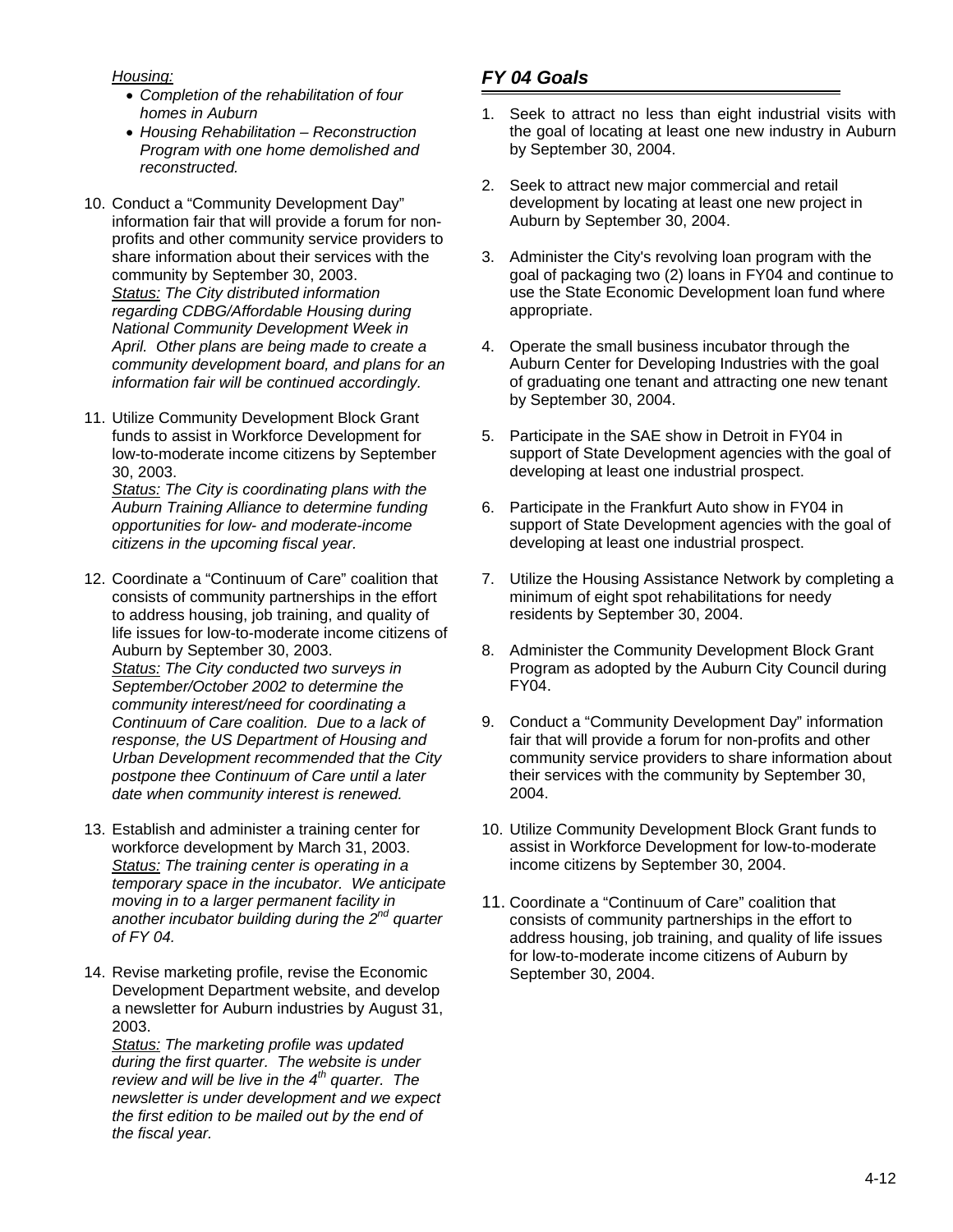# *Human Resources Department Steven A. Reeves, Director*

The mission of the Human Resources Department is to recruit and maintain an able and highly motivated work force and to assist the City government operate in a financially responsible and fiscally sound manner by:

- Recruiting, orienting, and developing qualified and motivated employees dedicated to the service of the Auburn community through its City government
- Working closely with all departments on personnel matters
- Promoting fair and equitable application of personnel policies
- Assisting employees with work-related problems
- Coordinating a competitive compensation and benefits management program
- Encouraging open communication, active participation, and organizational identity
- Administering a comprehensive risk management program

- 1. Implement computer-based skill testing of clerical applicants in the use of various Microsoft software programs by December 31, 2003. *Status: The software is in place and we are continuing to explore implementation options.*
- 2. Coordinate and present the Supervisor Certification Course for approximately 20 employees by May 31, 2003. *Status: This course has been rescheduled to begin in the summer.*
- 3. Update the employee orientation video by June 30, 2003. *Status: The narration has been completed and we are working with the producer to obtain video footage.*
- 4. Facilitate the employment application process by enabling the distribution of applications via the Internet by September 30, 2003. *Status: Accomplished. Applications can be downloaded from the City's website. We are now exploring the option of enabling people to submit applications on-line.*
- 5. Coordinate and present two human resources seminars by September 30, 2003. *Status: Accomplished. Several sessions of an ethics workshop were presented in March, and 143 employees attended. A seminar addressing customer service in the planning and regulatory permitting environment was delivered on April 15th, with attendance by 15 employees. A presentation regarding conflict resolution and serving emotionally disturbed customers was made to members of the Library Department and several other employees.*
- 6. Coordinate and present the Customer Service Certification Course for approximately 20 employees by September 30, 2003. *Status: Accomplished. All 13 participants passed and were recognized at a graduation ceremony on March 10th.*
- 7. Provide at least six safety training presentations by September 30, 2003. *Status: During this quarter, four presentations have been delivered; vehicle repair safety hazards, ROW maintenance safety, food preparation safety, and playground safety hazards. During the first quarter, an infant CPR course was presented resulting in the certification of seven employees.*
- 8. Implement a confined space entry program for the safety of affected employees by September 30, 3003. *Status: A draft policy has been developed and a trench box has been purchased. Affected department heads will be asked to review the draft policy and provide input, and confined space entry training will be provided.*
- 9. Implement a hearing protection program by September 30, 2003. *Status: A draft policy has been developed and is under review by affected department heads.*
- 10. In conjunction with the Environmental Services Department, develop and implement an on-site adult basic education program for City employees by September 30, 2003. *Status: No activity during this quarter.*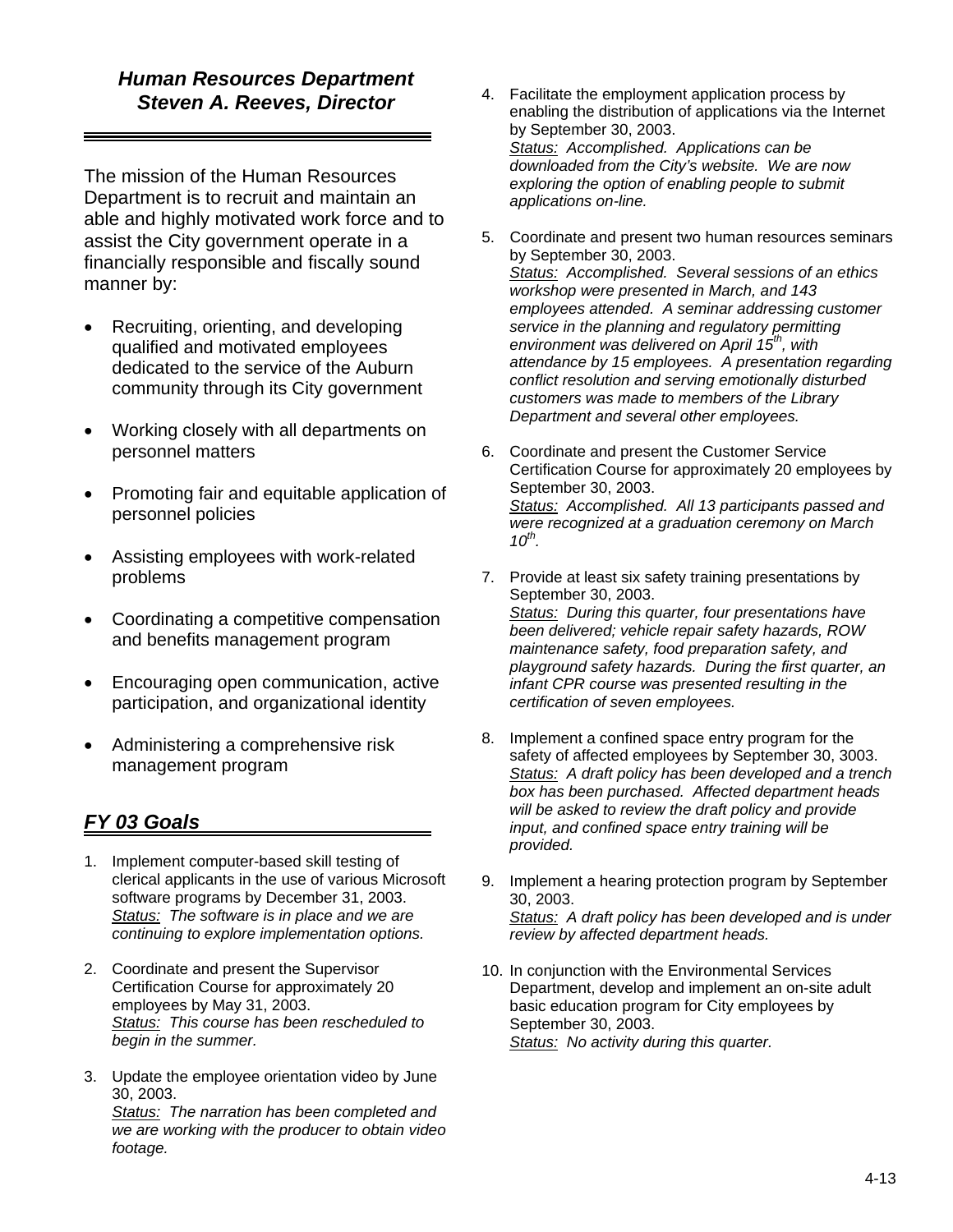11. Conduct at least five employee events by September 30, 2003. *Status: During this quarter, the annual employee basketball tournament was held. Two events, the Sam Teague Employee Golf Tournament and the Monster's Bowl, were held during the first quarter. A "family fun night" event is in the planning stages.* 

- 1. Conduct a job classification and pay and benefits study to ensure internal and external equity in the compensation of City employees by September 30, 2004.
- 2. Coordinate and present the Customer Service Certification Course for approximately 20 employees by September 30, 2004.
- 3. Coordinate and Present the Crew Leader Development Course for approximately 15 crew leaders by September 30, 2004.
- 4. Coordinate and present two human resources seminars by September 30, 2004.
- 5. Provide at least six safety training presentations by September 30, 2004.
- 6. Conduct at least five employee events by September 30, 2004.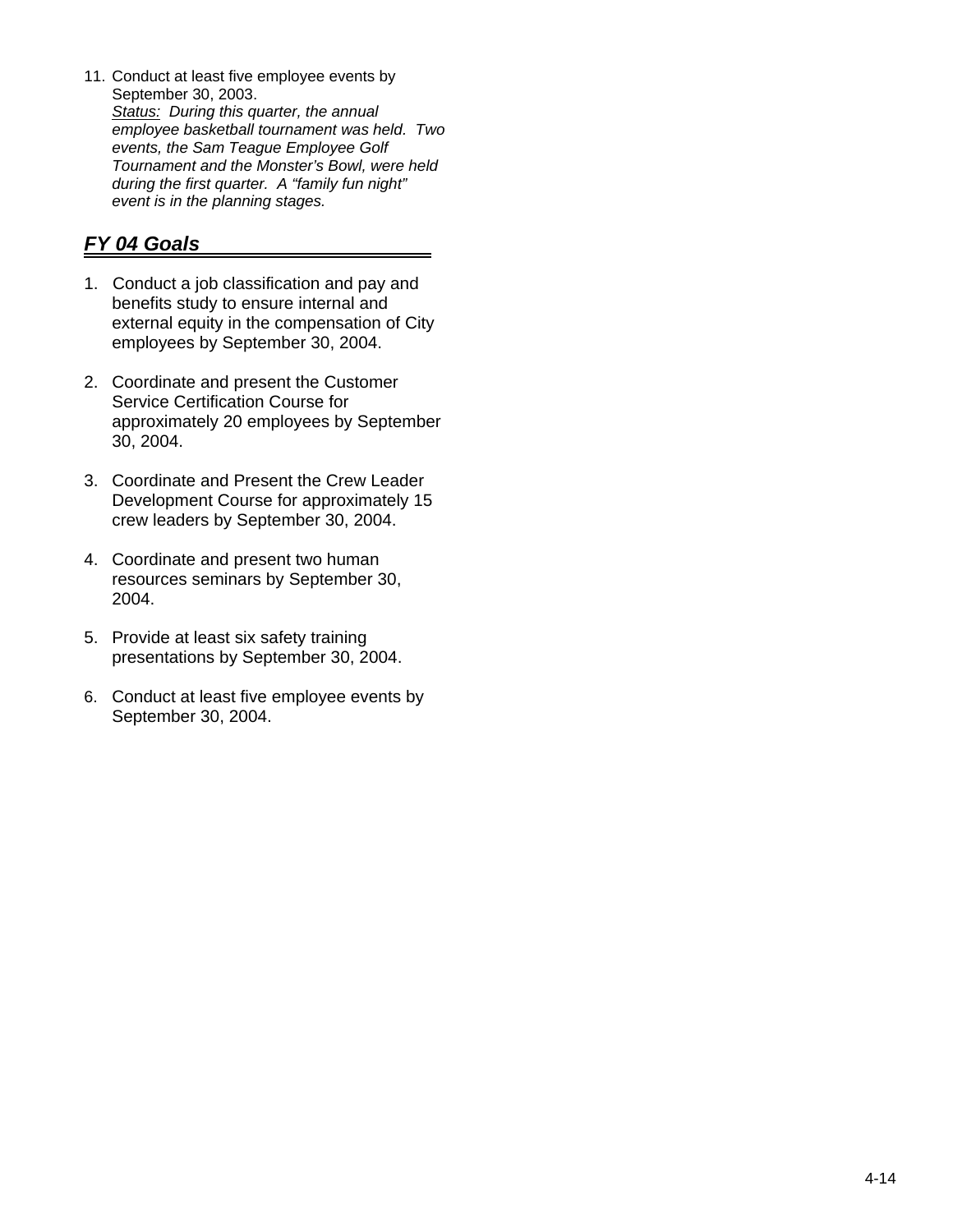# *Environmental Services Department Alfred J. Davis, Director*

The mission of the City of Auburn Environmental Services Department is to process and dispose of materials that are placed out for collection by the residents and small businesses of Auburn, Alabama in a manner consistent with applicable local ordinances and state and federal regulations and to maintain public streets, rights-of-way, equipment, and municipal vehicles as directed through the policies and directives of the City Council and the City Manager. We will achieve this by:

- Providing our customers with an integrated solid waste management system that meets the performance standards established by the City Council and City Manager
- Providing environmentally sound management of the City of Auburn's solid waste system through state-of-the-art facilities and equipment, high standards of operation, and a commitment to adhering to federal, state, and local regulations
- Developing a highly professional and technically competent staff
- Providing creative and innovative solutions to the diverse waste management issues facing the City of Auburn
- Maintaining the appearance of the City's rightsof-way through grass cutting, curb trimming, and weed control
- Administering the City's vehicle and equipment maintenance program in a timely and effective manner

# *FY 03 Goals*

1. Increase the number of homes that subscribe to residential cart service to 70 percent of all residential garbage accounts by September 30, 2003.

*Status: Currently 68.60 (6,433) percent of residential garbage customers (9,378) subscribe to cart service.* 

2. Continue a recycling program in FY 03 that will focus on increasing recycling tonnage by 5 percent over FY 02.

*Status: Goal Complete. Over 461 tons of materials were recycled over this same period last year, compared to 471 tons year-to-date.* 

- 3. Continue to provide animal control services with the goal of increasing the number of dog licenses by 15 percent over FY 02. *Status: Goal Complete. Approximately 800 dog licenses were purchased in FY 02 and over 1,000 year-to-date.*
- 4. In conjunction with the Human Resources Department, develop and implement an adult literacy program for Environmental Services employees by September 30, 2003. *Status: No progress to date.*
- 5. Continue the employee safety program with the goal of completing the following:
	- a. Hosting a driving competition for Environmental Services employees by March 31, 2003 *Status: Goal delayed until FY 04 to correspond to a proposed Alabama SWANA driving rodeo.*
	- b. Conducting four safety programs by September 30, 2003. *Status: Goal Ongoing. All Environmental Services divisions conduct monthly safety meetings.*
- 6. Continue to develop and manage a variety of Environmental Services educational programs as they relate to the disposal of solid waste, recycling, and animal control with the goal of completing the following activities:
	- a. Continue the school based recycling educational program. *Status: Goal Complete. The school based recycling educational program will continue during the 2003- 2004 school year.*
	- b. Distribute a recycling school kit to all elementary school teachers in the Auburn City School system by November 30, 2002. *Status: Goal complete. The recycling school kits were distributed to all elementary and middle schoolteachers.*
	- c. Conduct ten presentations on animal care to local school and civic groups by September 30, 2003. *Status: Seven (7) presentations have been conducted to date.*
- *7.* In conjunction with the Auburn Chamber of Commerce, develop a plan to involve 25% more businesses in the RecycleAuburn program by September 30, 2003. *Status: No Progress to Date.*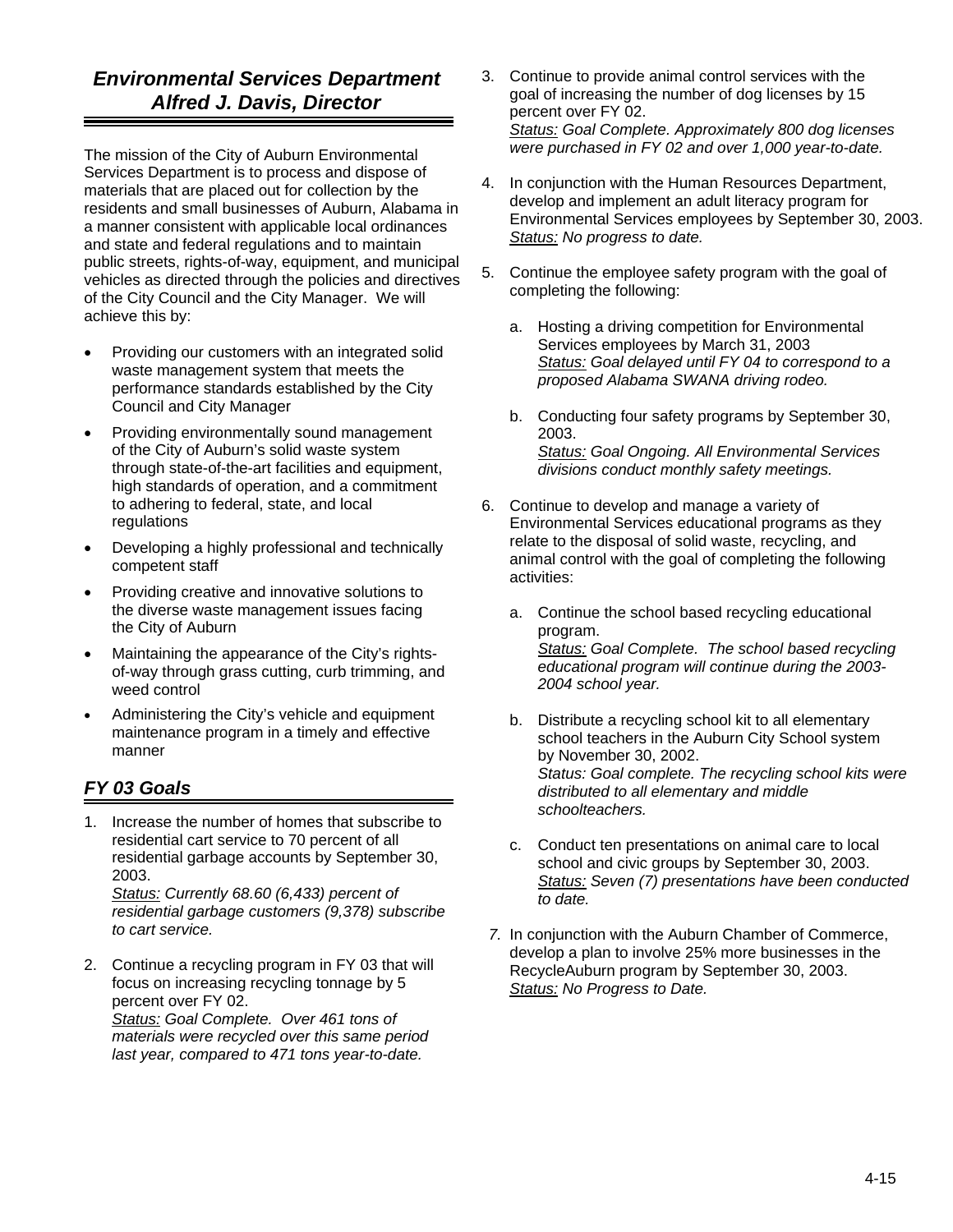- 8. In cooperation with the Fleet Services Quality Circle, develop and implement an in-house customer service questionnaire to determine the level of satisfaction with services provided by Fleet Services by September 30, 2003. *Status: The Fleet Services Quality Circle is continuing to identify concerns of Fleet Services customers and is examining possible solutions to the concerns identified.*
- 9. Expand the litter control program to include recycling of aluminum cans by December 31, 2003. *Status: Goal Complete.*

- 1. Increase the number of homes that subscribe to residential cart service to 75 percent of all residential garbage accounts by September 30, 2004.
- 2. Continue to provide animal control services with the goal of increasing the number of dog licenses by 15 percent over FY 03.
- 3. Continue the Employee Safety Program with the goal of completing the following:
	- a. Hosting the second annual driving competition for Environmental Services employees by March 31, 2004.
	- b. Conducting four safety programs by September 30, 2004.
- 4. Continue to develop and manage a variety of Environmental Services educational programs as they relate to the disposal of solid waste, recycling, and animal control with the goal of completing the following activities:
	- a. Distributing a recycling school kit to all elementary school teachers in the Auburn City School system by November 30, 2003.
	- b. Conducting ten presentations on animal care to local school and civic groups by September 30, 2004.
- 5. Evaluate the effectiveness of the RecycleAuburn's school based program, local businesses recycling effort, and the RecycleAuburn Drop Off Center with the goal of completing the following by September 30, 2004:
	- a. Distributing and compiling the results of a RecycleAuburn evaluation of all elementary school teachers in the Auburn City School system.
	- b. Distributing and compiling the results of a RecycleAuburn evaluation of all Environmental Services commercial customers and local businesses that use the RecycleAuburn Drop Off Center.
	- c. Installing a drop box for a RecycleAuburn evaluation form for users of the RecycleAuburn Drop Off Center at the Battery Recycling and Information Center.
	- d. Develop and implement the "Put Auburn First" litter control program.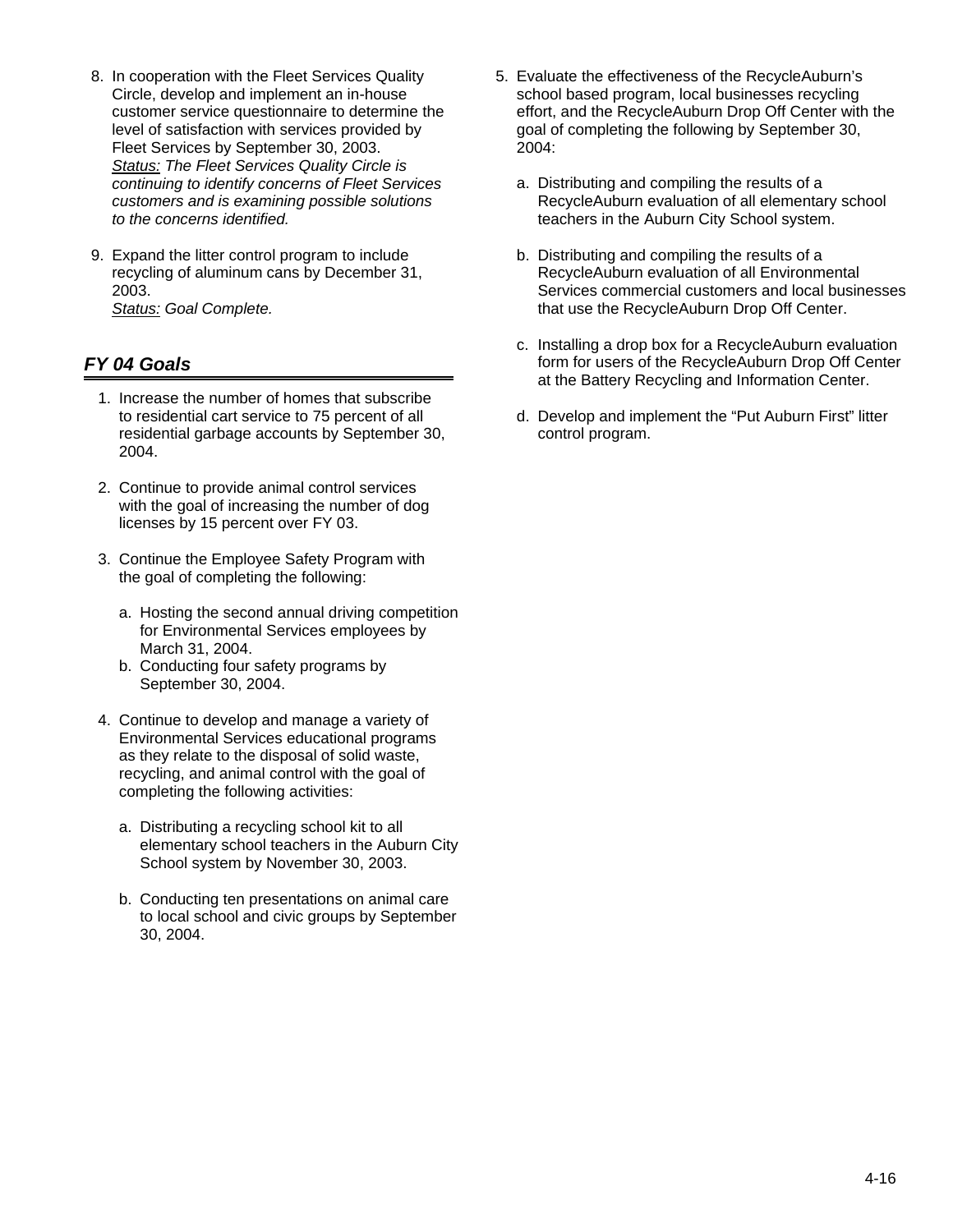# **Public Safety Department**  *O. Clyde Prather, Director*

The mission of the Auburn Public Safety Department is to promote and maintain a safe environment in all areas of the City. Through employee commitment to provide quality Public Safety services, the Department will strive to assure that the residents of Auburn feel safe in their neighborhoods and workplaces by:

- Maintaining strong codes enforcement and fire prevention for safe, durable structures for homes and businesses
- Providing well-trained and equipped police officers and firefighters
- Maintaining a quality emergency communication system to provide immediate response to citizen calls for service
- Conducting effective crime prevention and apprehension programs to maintain safety and a sense of security in the community

# *FY 03 Goals*

- 1. Complete the design, bid, and installation of the driveway/parking, lighting, and signage plan for the Public Safety/Development Services Complex by March 31, 2003. *Status: The design of the driveway/parking has been completed and the construction is about 90% complete. The lighting and signage plans should be completed early in the 4th quarter.*
- 2. Work with the Police Chief and Fire Chief to develop a procedure for them to provide daily police and fire activity information to the Director by December 31, 2002. *Status: Complete. Both the fire and police reports are entered into the public safety network daily and distributed by e-mail.*
- 3. Working with the Public Works Director and Police Chief, develop a parking plan for the Ross Street complex that will effectively provide for the needs of the public, the employees, and the police units by March 31, 2003.

*Status: The parking design for the complex has been completed and construction of the changes and additions is about 90% complete. We are currently working on the assignment of parking spaces and the required signage.* 

- 4. Develop a plan for training potential leadership in management for the Police Division, in light of retirement options of key high-ranking personnel by September 30, 2003. *Status: The first phase of the leadership training started in May when one of the lieutenants was assigned to the administrative section to assist the chief. All of the lieutenants will rotate into this assignment to gain additional management experience.*
- 5. Update the Police Division's web site to increase the usefulness of information provided to our citizens by June 30, 2003.

*Status: The existing information on the web site has been reviewed and proposed updates and corrections have been made. We will work with the IT website manager to get the updates installed.* 

- 6. Evaluate the Police Patrol Manpower study and develop a proposal for implementing the recommendation by September 30, 2003. *Status: We have been evaluating all the recommendations in the study and some have been implemented. We are working on a plan that will deal with the implementation of the remaining recommendations.*
- 7. Working with the Police Chief and Information Technology Director, develop a tracking system for the use of the non-traffic citations and develop a training program to insure maximum application by March 31, 2003. *Status: No progress to date.*
- 8. Develop a proposal to expand the hours of the student public safety officers to provide afterbusiness hours manning of the front desk by December 31, 2002. *Status: Complete. In December 2002, the student public safety officers started manning the front desk from 5:00 PM until 10:00 PM, Monday through Friday.*
- 9. Complete the plans and specifications for Fire Station 5 and bid the construction by September 30, 2003.

*Status: Letters are being sent out to architects requesting presentations. We expect to select an architect during the fourth quarter of this year and be ready to bid the construction during the first quarter of FY 04.*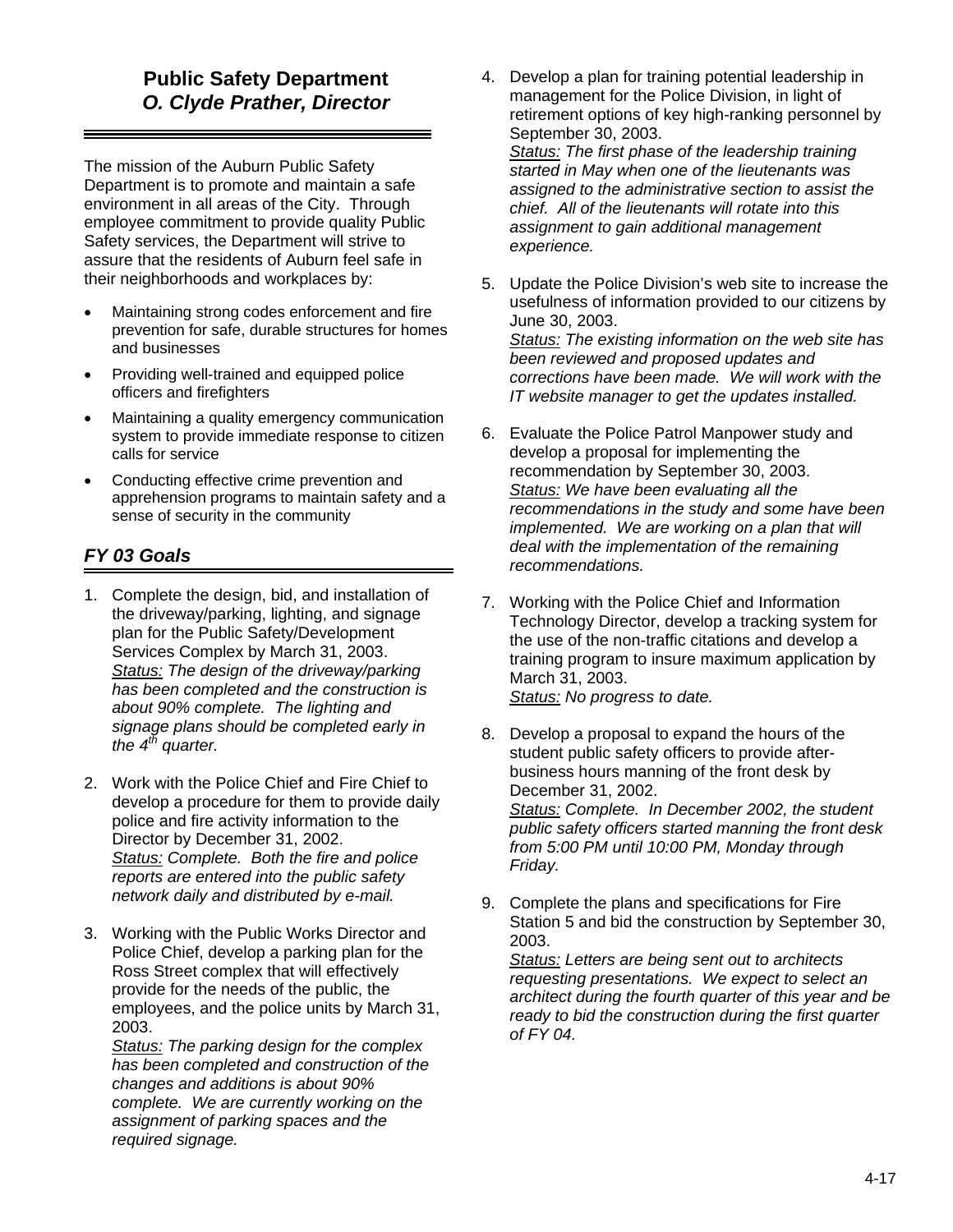- 10. Recruit and train the student firefighters needed to staff Station 5 and recruit and train the student firefighters needed to maintain full staffing for FY2004 by September 30, 2003. *Status: We are currently training 20 student firefighters to maintain full staffing for FY 04. As soon as construction starts on Station 5, we will recruit and train the additional student firefighters needed.*
- 11. Develop a comprehensive vehicle replacement program for the Fire Division by December 31, 2002. *Status: A vehicle history form has been developed and is being updated for all fire vehicles. When the histories are completed, the proposed replacement program will be submitted for review and consideration.*
- 12. Work with the Fire Chief and Information Technology Director to evaluate and upgrade our current fire records software to comply with State and Federal fire records reporting requirements by March 31, 2003. *Status: No progress to date.*
- 13. Work with the Opelika Fire Department to develop a program to expand the capabilities of the Fire Training Center by June 30, 2003. *Status: The Fire Chief has had several work sessions with the Opelika Fire Chief and they are looking at some projects that will improve the training center's capabilities.*
- 14. Work with Information Technology and Planning to incorporate the cross street data into our CAD system so that we can provide automated location and route information to the Public Safety units by September 30, 2003.

*Status: Work on this goal will begin now that the new communications center is operational.* 

15. Work with the Police and Fire Divisions to consolidate the maintenance and repair of all Public Safety Communication Equipment under one contract by December 31, 2002. *Status: The consolidated maintenance plan has been developed and will being the final stages of implementation now that the new communications center is operational.* 

- 16. Continue the removal of abandoned/dilapidated structures by targeting at least five buildings for demolition by September 30, 2003. *Status: Two houses on Stubb Avenue and two houses on West Glenn Avenue are in the process of being removed.*
- 17. Have each Codes inspector take at least one continuing education class and become certified in at least one area of inspection by September 30, 2003. *Status: The new fire inspector completed Fire Inspector certification in May. Other inspectors will be registering for classes as soon as the new course schedule comes out.*
- 18. Purchase, review and have the City Council adopt the 2002 National Electrical Code by March 31, 2003. *Status: No progress to date.*
- 19. Work with the Assistant City Manager to provide life/fire/home safety tips in Open Line by December 31, 2002. *Status: The first safety tip appeared in the December Open Line. The Fire and Codes divisions will*

*continue to provide safety tips for future use.* 

20. Work with the Fire Inspector and Fire Division to expand the City's fire inspection program to include public awareness, fire alarms, sprinkler systems, gas tank installations, and day care inspections by June

30, 2003. *Status: The Fire and Codes Divisions are developing the procedures to coordinate the fire inspections and the pre-fire planning. Both inspections will include these public awareness elements and other areas listed.* 

- 1. Work with the Division Heads to develop a set of benchmarks to measure performance of the Police, Fire, Communications, and Codes Divisions and modify the CAD system to provide timely reporting of performance by September 30, 2004.
- 2. Work with the Police Chief and Fire Chief to develop a schedule and reporting procedure for the police officer and firefighter physical fitness testing by March 31, 2004.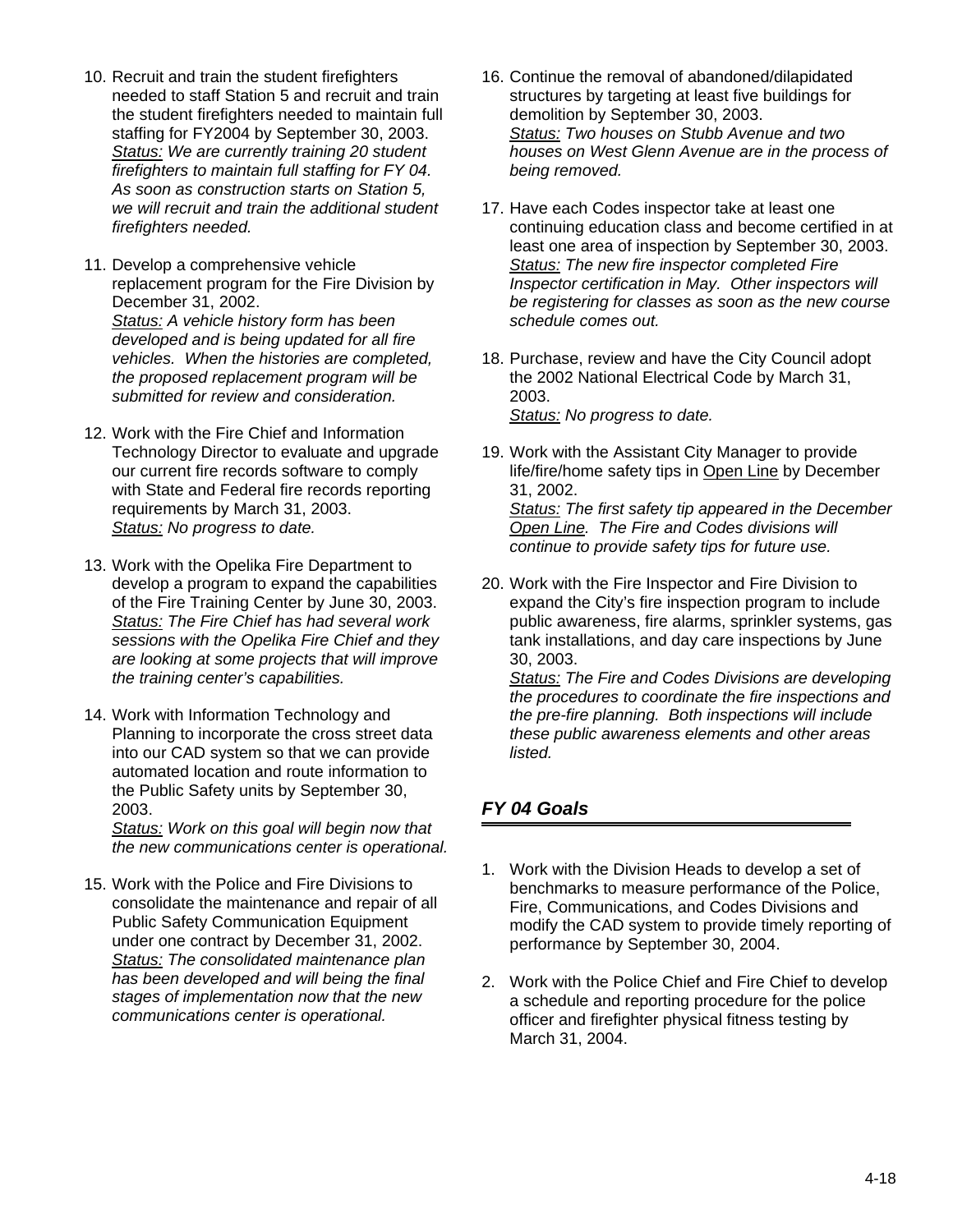- 3. Work with the Police Chief and Information Technology Director to develop a Police Division electronic bulletin board for posting of extra-duty employment and other items of information which officers can access through their mobile computers by June 30, 2004.
- 4. Work with the Police Chief and Information Technology Director to develop the case file program on the City network for use by the detective section, to expedite the completion of case files and reduce paper usage by March 31, 2004.
- 5. Establish a schedule on the network of Police Division training dates and hours for range operations to reduce overtime and comp-time for the sworn officers by December 31, 2003.
- 6. Develop a program to ensure that all Police officers receive the twelve hours of State mandated training prior to July of each year by June 30, 2004.
- 7. Work with Information Technology and the Police Chief to develop a system to evaluate detective caseloads and establish benchmarks to track the detective section's performance by September 30, 2004.
- 8. Conduct a study to determine the potential of increased interagency cooperation to provide maximum fire protection within the City's Growth Boundary Area by March 31, 2004.
- 9. Conduct a study to determine which fire service evaluation/rating system is the most reliable and beneficial to the Fire Division and citizens of Auburn by June 30, 2004.
- 10. Develop an improved accountability system for tracking fire personnel during fire-ground operations by December 31, 2003.
- 11. Conduct a water resources study of the City's Growth Boundary Area to determine the fire protection capabilities where there are inadequate or no water mains and fire hydrants by September 30, 2004.
- 12. Recruit and train the student firefighters needed to maintain full staffing for FY2005 by September 30, 2004.
- 13. Work with Information Technology and Planning to update our CAD data base information to correspond with the Lee County 911 Master Street Address Guide by September 30, 2004.
- 14. Identify spots of poor police and fire radio reception within the City's Growth Boundary Area and develop possible solutions to resolve the problems by June 30, 2004.
- 15. Continue the removal of abandoned/dilapidated structures by targeting at least five buildings for demolition by September 30, 2004.
- 16. Have each Codes inspector take at least one continuing education class and become certified in at least one area of inspection or plan review by September 30, 2004.
- 17. Develop and implement a re-inspection fees schedule to reduce the number of re-inspections caused by a lack of contractor job site management by June 30, 2004.
- 18. Work with Information Technology to develop or purchase the software for a building permitting system that incorporates completed inspections and the automatic status update of each inspection to allow contractors to check the status of an inspection on-line at anytime by March 31, 2004.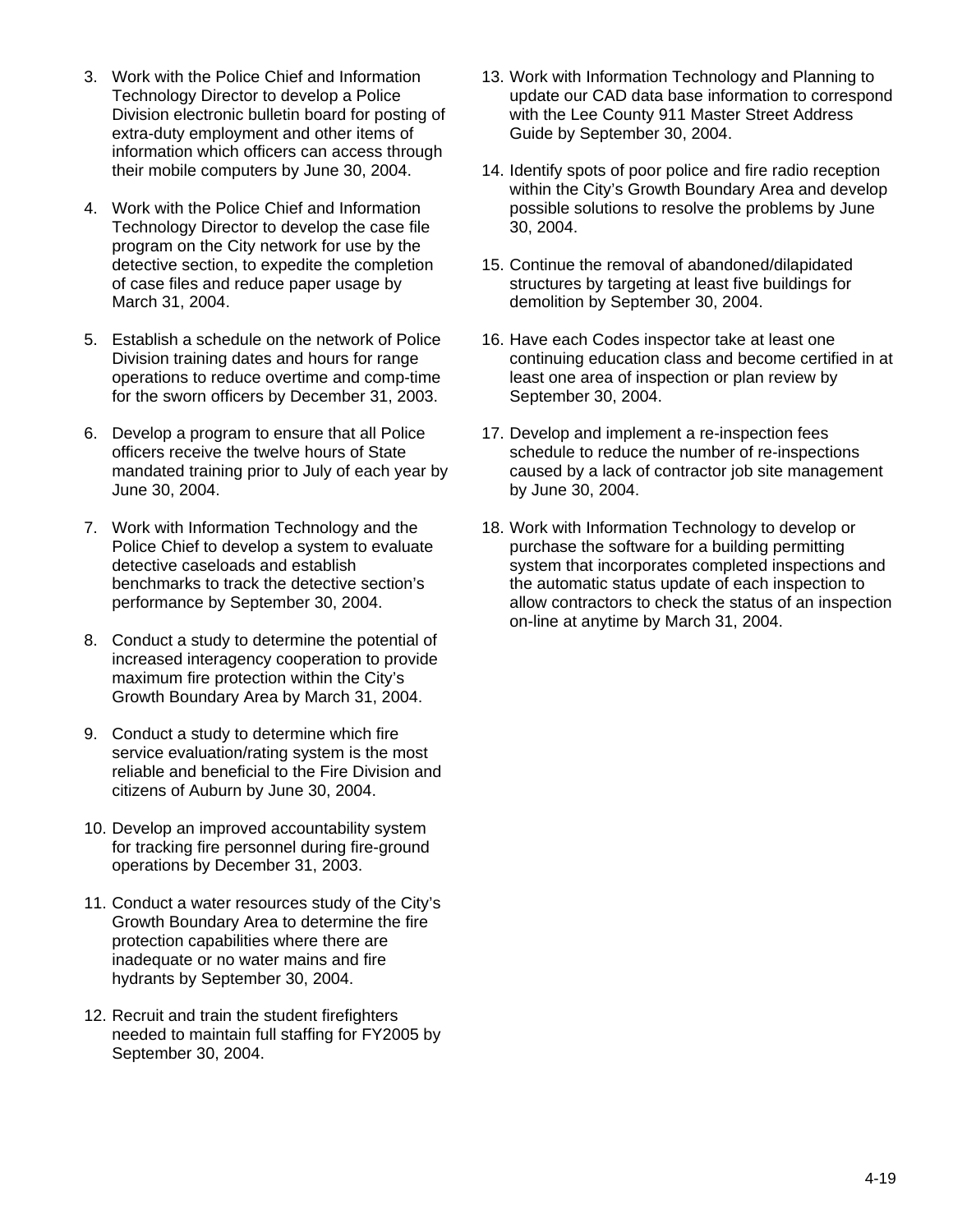## **Auburn Public Library**  *Margie B. Huffman, Director*

The mission of the Auburn Public Library is to provide excellent library service to all residents of Auburn. Excellent service includes convenient library service hours and appropriately trained staff to provide access to educational, cultural, and recreational library resources.

Special emphasis is placed on:

- Providing current, high-demand materials in a variety of formats for persons of all ages
- Encouraging young children to develop an interest in reading and learning through programs designed especially for children
- Providing timely, accurate, and useful information for community residents in their pursuit of personal interests

# *FY 03 Goals*

- 1. Evaluate all aspects of Auburn Public Library using *A Plan for Excellence: Alabama Public Library Standards* and meet all required standards by September 30, 2003. *Status: Work is underway.*
- 2. Write one grant application for collection development funds and one grant application for electronic services enhancements by March 31, 2003. *Status: Completed.*
- 3. Edit all on-line cataloging records to insure conformity with Auburn Public Library's established format by September 30, 2003. *Status: Eighty percent of all records have been checked and changed where necessary.*
- 4. Purge patron files of all inactive records by September 30, 2003. *Status: Completed.*
- 5. Develop a training manual for cataloging and processing non-print materials by September 30, 2003. *Status: Completed.*
- 6. Provide a second photocopier for public use by September 30, 2003. *Status: Completed.*
- 7. Provide staff with in-service training opportunities and provide cross training for reference staff in basic cataloging by September 30, 2003. *Status: A full day of in-service training for all staff was held on December 19, 2002. A detailed cataloging procedures guide has been completed for use in cross training in cataloging. Cataloging instruction has begun.*
- 8. Work with the Library Board of Trustees to conduct a review of library hours of operation by March 30, 2003. *Status: The review is underway.*

- 1. Apply to the Alabama Library Association for certification of standards achievement by January 15, 2004.
- 2. Write one grant application for collection development funds and one grant application for electronic services enhancement by March 31, 2004.
- 3. Inventory all library holdings by September 30, 2004.
- 4. Continue to improve the Youth Services division of the library by establishing a "homework help" program for students through the sixth grade that will provide instruction on research and study skills as well as Internet use by August 31, 2004.
- 5. Improve services to local adult literacy programs by creating a collection of high-interest/low-reading-level books by September 30, 2004.
- 6. Replace obsolete integrated on-line library operating system with more efficient system by September 30, 2004.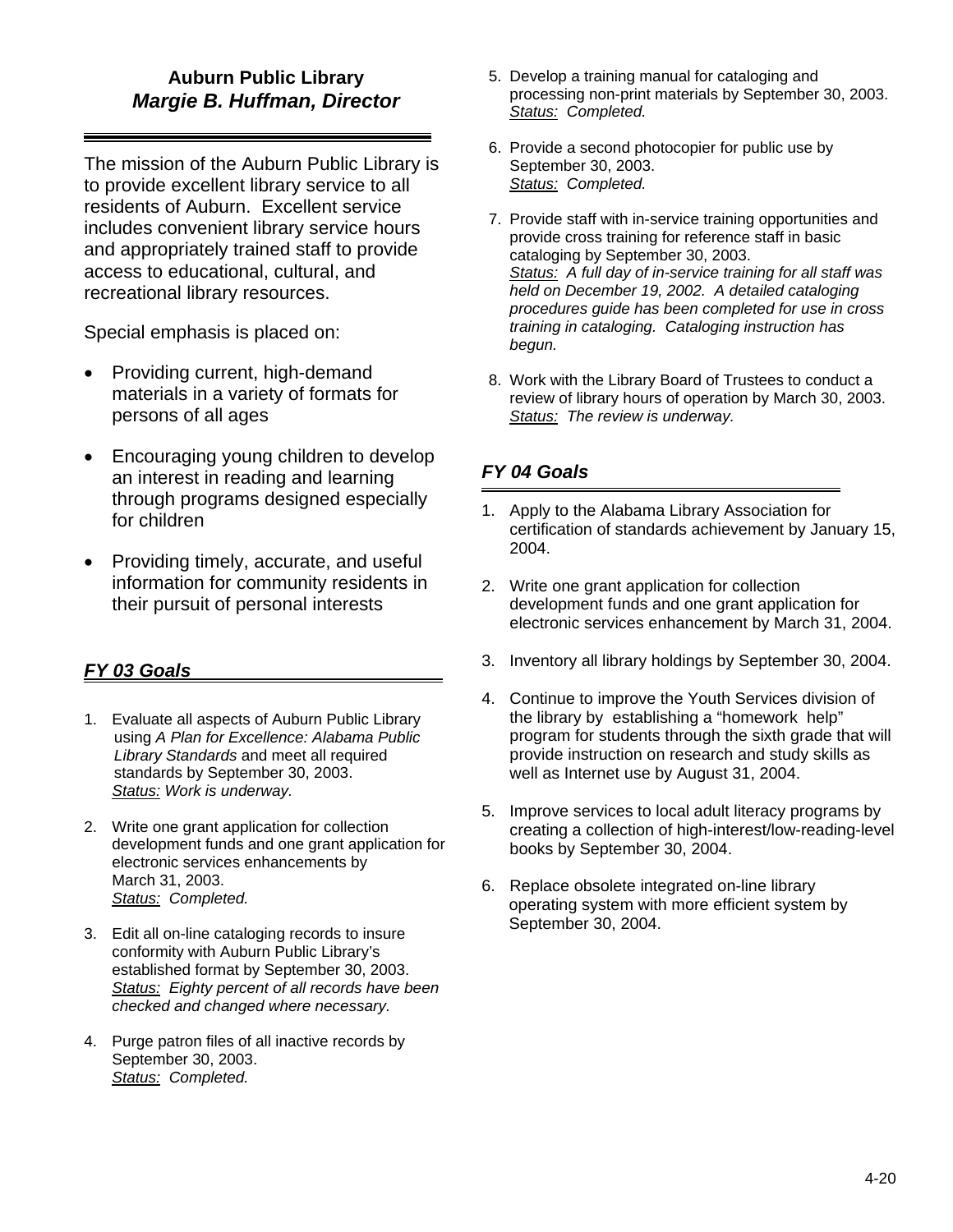#### **Parks and Recreation Department**  *Rebecca O. Richardson,* **Director**

The mission of the Auburn Parks & Recreation Department is twofold: to provide quality leisure services and facilities to the citizens of Auburn and to appropriately manage Auburn's cemeteries. We will achieve this by:

- Establishing and organizing quality programs that address the diverse leisure interests of Auburn's citizens
- Managing safe, well-maintained parks, facilities, and cemeteries
- Exceeding the needs of citizens, advisory groups, local officials, and the media through a commitment to effective and efficient delivery of services and a positive approach to customer service
- Continuing to offer innovative programs and up-to-date facilities

#### *FY 03 Goals*

1. Complete construction of and begin play on the new Soccer Complex by September 30, 2003.

*Status: Construction is currently underway.* 

- 2. Complete work on the renovation of Frank Brown Recreation Center and construction of a Teen Center by September 30, 2003. *Status: Project was delayed for this year.*
- 3. Attend all ASA and ISA national and state conventions with the goal of obtaining a minimum of three national, state, and district tournaments for FY 03 by March 31, 2003. *Status: The City of Auburn will host four national tournaments, two state tournaments, and two district tournaments in 2003.*
- 4. Complete construction of the Town Creek Park and Cemetery project by September 30,2003. *Status: Project was redesigned due to cost of the soccer complex and is scheduled to be bid this summer.*
- 5. Complete construction of the Tennis Complex by September 30,2003. *Status: Project was redirected due to cost. A proposal on this redirection has been developed.*
- 6. Research and identify a software program to handle facility reservations by June 30, 2003. *Status: Two software programs have been identified. Purchase will be made in FY 04.*
- 7. Host the ISA National Convention in Auburn by December 31, 2002. *Status: The convention was hosted successfully in December of 2002.*
- 8. Develop and implement two special events at the skatepark by September 30, 2003. *Status: An event was planned for the skatepark but has not been held.*
- 9. Develop an exercise area for dogs at Kiesel Park by September 30, 2003. *Status: Components have been selected and will be purchased and installed once the Master Plan update for Kiesel Park has been completed.*
- 10. Organize a positive behavior program for coaches, parents, players and officials of youth sports with the goal of reaching Community Partnership Status in the Time Out for Better Sports for Kids Program by September 30, 2003. *Status: Work on the Coaches Background Check portion of this program is underway with the other aspects on schedule to be implemented in September.*
- 11. Update the Master Plan for Kiesel Park by June 30, 2003.

*Status: Work on this project is underway with Goodwyn, Mills and Cawood doing the work.*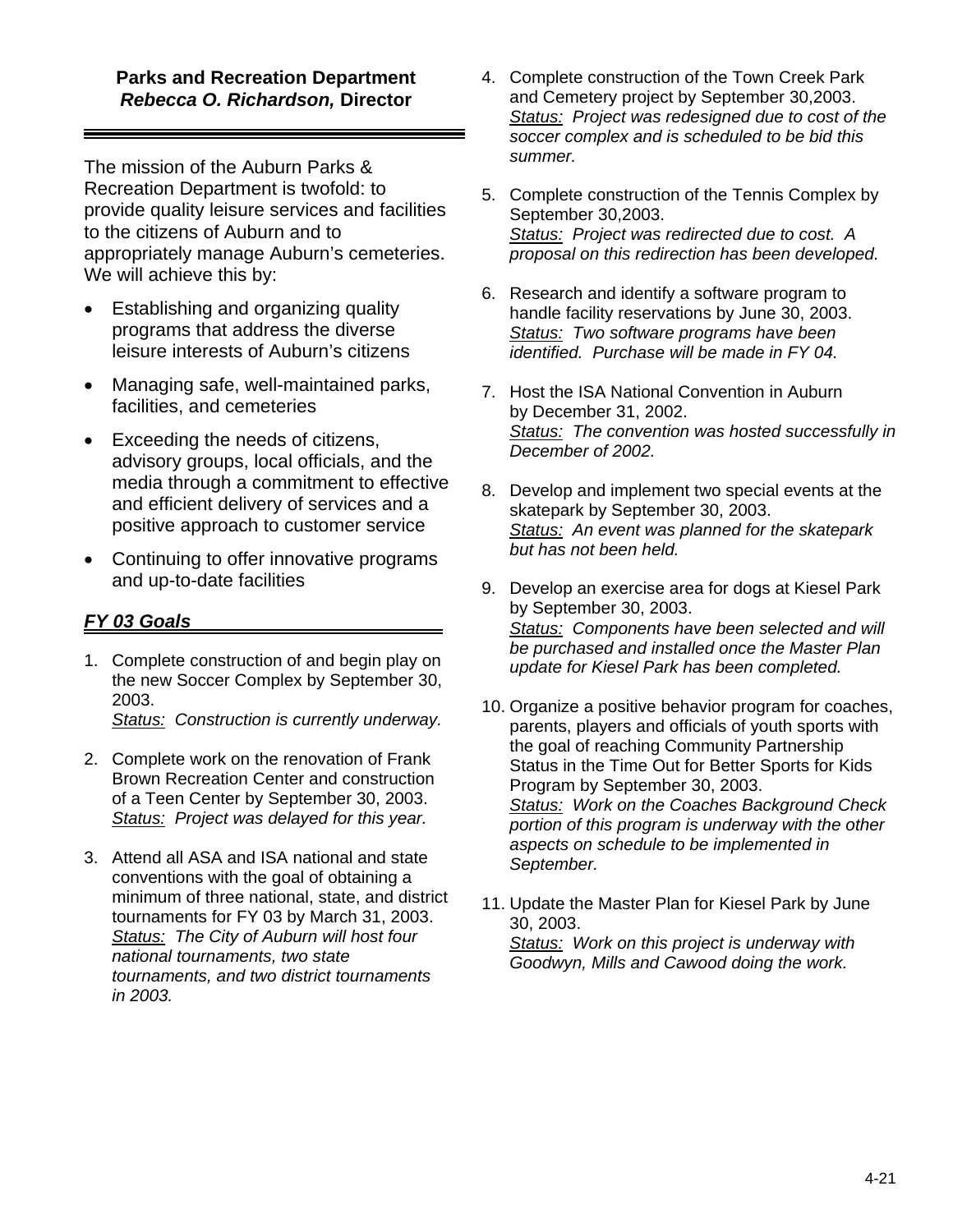- 1. Develop a Master Plan for the Lake Wilmore property by September 30, 2004.
- 2. Complete plans and begin work on the Frank Brown Recreation Center renovation and expansion by September 30, 2004.
- 3. Attend all ASA and ISA national and state conventions with the goal of obtaining a minimum of three national, state and district tournaments for FY 04 by March 31, 2004.
- 4. Develop plans for the Phase 2 of the Duck Samford Park expansion by September 30, 2004.
- 5. Working with the Public Works Department, designate green areas to be retained in drainage projects by September 30, 2004.
- 6. Develop a new cemetery services brochure by September 30, 2004.
- 7. Submit a bid on one additional state tournament and one Southern tournament to be held at the tennis complex by February 29, 2004 for tournaments to be played in 2005.
- 8. Develop at least two new fitness programs designed to meet the Surgeon General's call to action against obesity by September 30, 2004.
- 9. Develop a teen oriented playground on the Frank Brown Recreation Center site by September 30, 2004.
- 10. Develop a fitness program to draw attention to the advantages of greenways by September 30, 2004.
- 11. Complete construction of Yarbrough Tennis Center by September 30, 2004.
- 12. Complete construction of Town Creek Cemetery and Town Creek Park Phase I by September 30, 2004.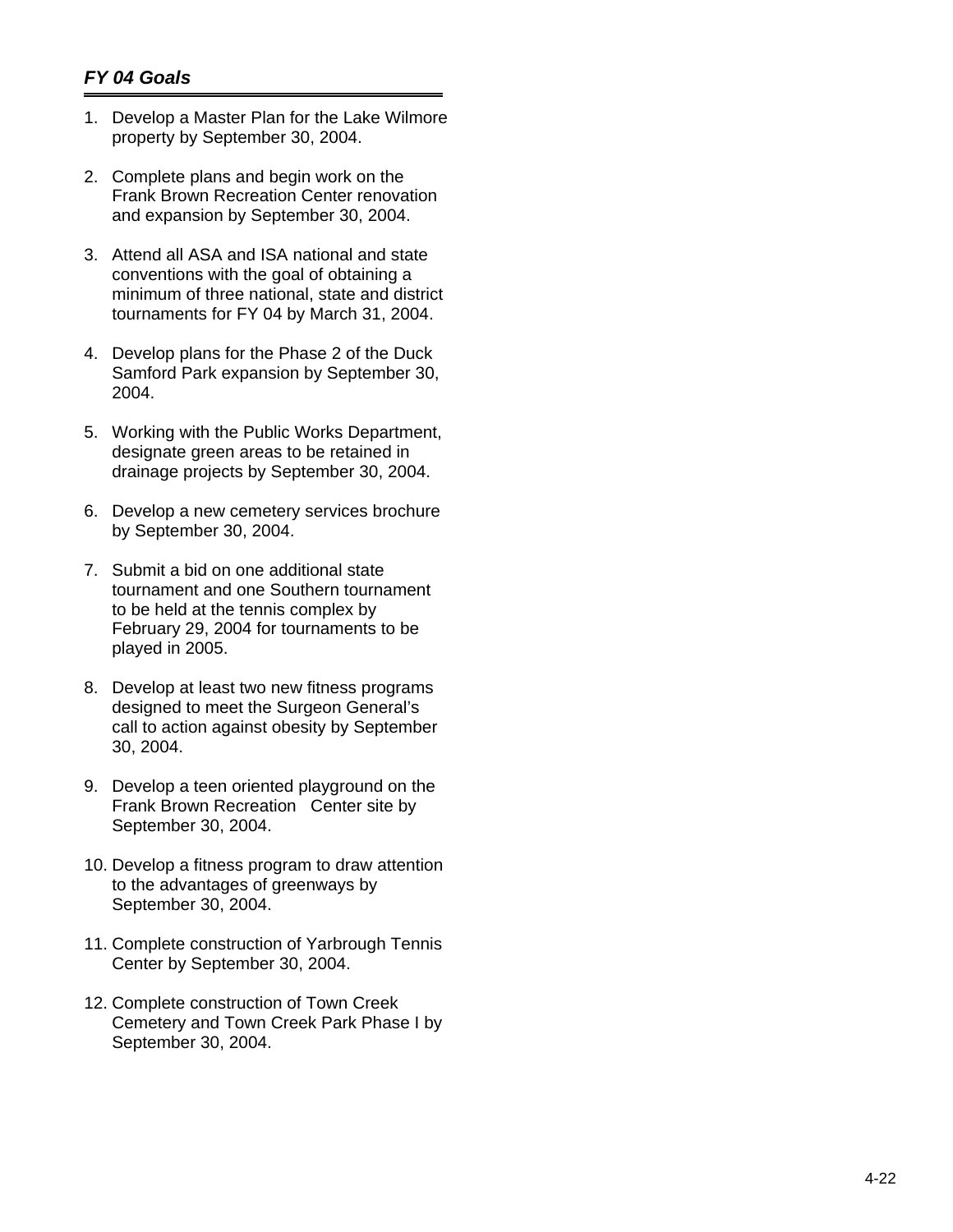The mission of the Planning Department is to promote planned and managed change as a means of creating and maintaining an attractive "built environment" and conserving and protecting the City's "natural environment." To this end, special emphasis is placed upon:

- Promoting the land use, public services, and transportation components of the City's comprehensive plan so that they serve as an effective means of articulating and implementing the City's developmental policies
- Providing a high level of professional and technical support to the City Manager, City Council, Planning Commission, and Board of Zoning Adjustment in formulating and implementing developmental policies
- Meeting the immediate needs of local officials, citizens, and developers through a pro-active approach to customer service and a commitment to quality that is shared among all members of the Department
- Conceiving and implementing programs aimed at improving the opportunities for low and moderate income families to have decent housing

# *FY 03 Goals*

1. Complete the Triennial Review of the Zoning Ordinance and coordinate this review with the work on the Comprehensive Plan by September 30, 2003. *Status: During the 2003 fiscal year, the members of the Planning Commission have been holding an average of three working meetings per month to review the Zoning Ordinance. Some of these meetings have involved consideration of modifications to the text of the Ordinance. However, in contrast to previous reviews, most of the members' time and consideration has been devoted to broader issues relating to zoning and development. While changes to the Ordinance will be recommended by the end of the fiscal year, the review will continue since the Ordinance will need to be* 

*integrated into a management system to implement the Comprehensive Plan.* 

- 2. Working in conjunction with the KPS Group, complete the preparation of the Land Use Plan by September 30, 2003. *Status: During the first part of the 03 fiscal year, the staff of the Planning Department provided support services to the KPS Group in the form of the compilation of information and assistance in preparing for the Town Meeting that was held in February 2003. During the Third Quarter of the fiscal year most of the work was carried out by the KPS Group. A draft of a land use plan was presented to the Planning Commission on April 17, 2003, and was made generally available on the City's web site on April 28, 2003.*
- 3. Submit a report of the annexations for calendar year 2002 to the City Manager by January 30, 2003. *Status: Complete.*
- 4. Place the City's Zoning Map on the web page by September 30, 2003. *Status: The zoning map has been computerized and placed on the ArcIMS web site. This is an internal web site, and the map is being fine-tuned prior to being placed on the City's public web site.*
- 5. Carry out the Annual Citizens Survey and submit a report on the results to the City Manager by April 30, 2003.

*Status: Since this was not a budget-preparation year, the Citizens Survey was delayed so that questions relating to the comprehensive plan could be added. The telephone interviews were carried out between June 16 and June 24, 2003; and it is anticipated that the report will be completed by mid-July.* 

6. Transition a portion of the address/E911 maintenance to the Public Safety Department by December 31, 2002. *Status: Complete.*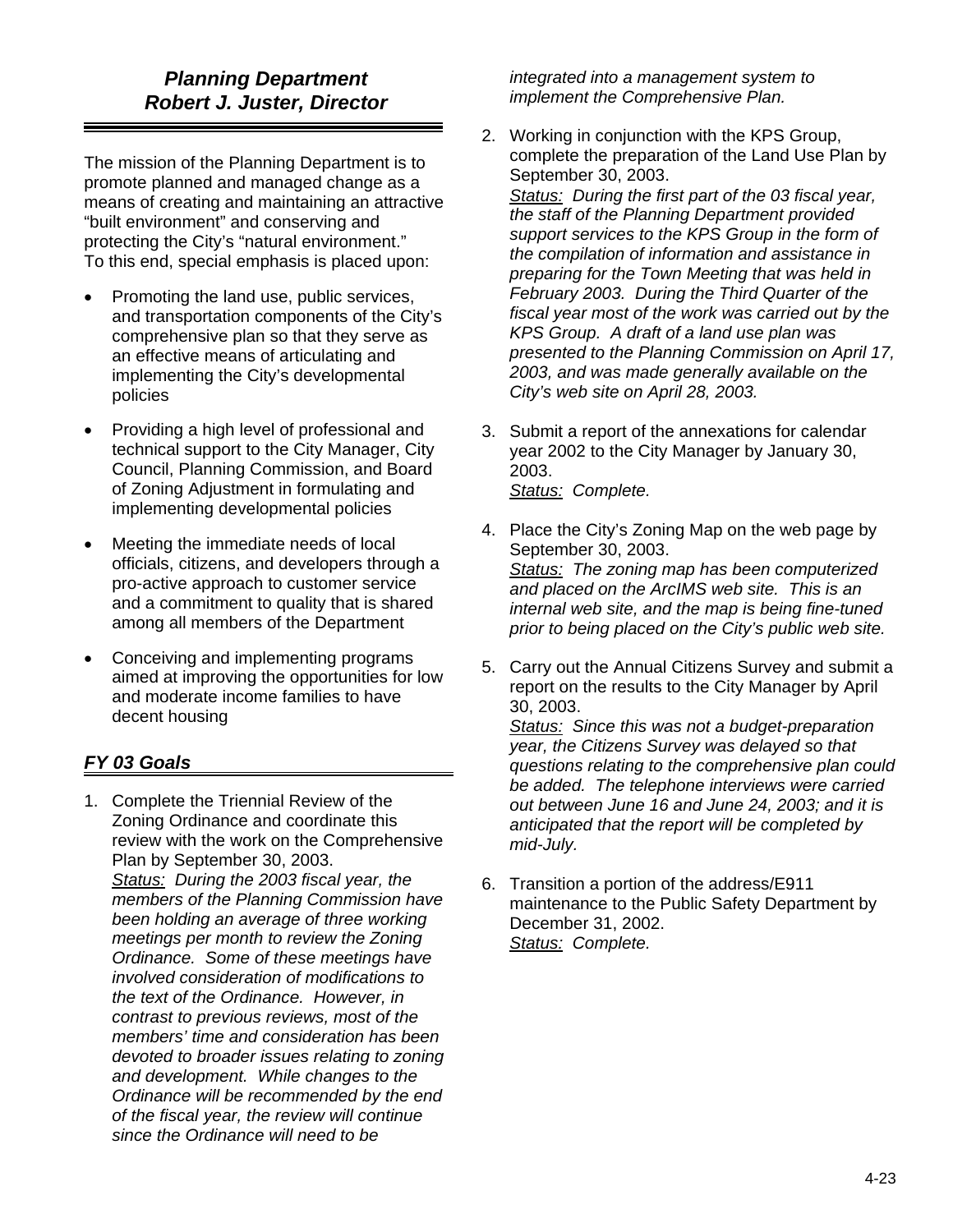- 7. Initiate work on a management system to implement the Comprehensive Plan by September 30, 2003. *Status: Work on this goal is dependent upon inputs from the KPS Group. These inputs are expected during the Fourth Quarter.*
- 8. Hold an orientation and training program for the members of the Planning Commission and the Board of Adjustment throughout FY 03.

*Status: This is, and has been, an ongoing activity throughout the fiscal year.* 

9. Carry out the annual survey of developers as a function of the City's Development Quality Circle by March 31, 2003. *Status: The Development Quality Circle has not met to date. It will be convened during the Fourth Quarter.* 

- 1. Complete the preparation of a management system for implementing the Land Use Plan by March 31, 2004.
- 2. In cooperation with the Public Works, Water and Sewer, Public Safety, and Information Technology Departments, prepare and implement an integrated development permitting system by September 30, 2004.
- 3. Submit a report of annexations for calendar year 2003 to the City Manager by January 30, 2004.
- 4. Conduct the Annual Citizens Survey and submit a report of the results to the City Manager by April 30, 2004.
- 5. Conduct the annual survey of developers as a function of the City's Development Quality Circle by March 31, 2004.
- 6. Hold an orientation and training program for members of the Planning Commission and the Board of Zoning Adjustment throughout FY 04.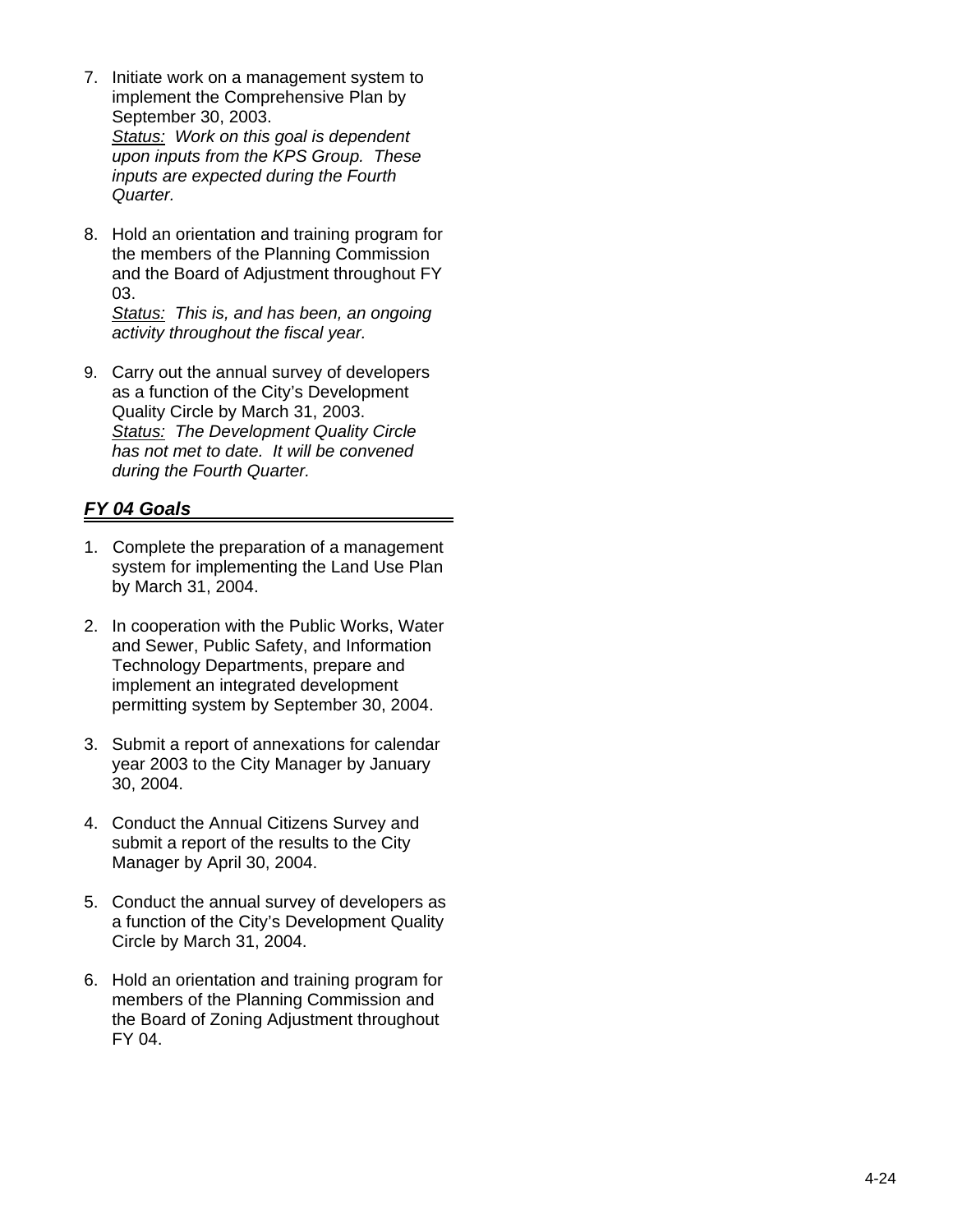# *Water and Sewer Department Rex Griffin, Director*

The mission of the City's Water and Sewer Department is to provide excellent water and sewer services to all residents and businesses. Excellent service includes appropriate service hours and a trained, courteous staff to provide timely, accurate, and appropriate information and assistance.

We will achieve this by:

- Providing technical assistance and recommendations to the City Manager and Water Board on all water and sewer issues
- Operating and maintaining public utilities in a fiscally sound manner while providing a level of service exceeding legal requirements
- Working cooperatively with other City Departments to address the future water and sewer needs of the city based on new developments, annexations, and industrial growth
- Encouraging environmental awareness and education as they relate to clean water issues
- Pursuing knowledge of the best available technology and procedures relating to the field of water and sewer

# *FY 03 Goals*

1. Begin \$15 million worth of improvements to the sewerage treatment and collection system to provide adequate treatment capacity for the next twenty years by October 31, 2002. *Status: H.C. Morgan Plant Upgrade Contract has been awarded and work is* 

*under way. The S-5 Pump Station is out to bid. Slow easement acquisitions are delaying the remaining line work.* 

2. In conjunction with the Alabama Department of Conservation and Martin Marietta, complete the pumping and monitoring

system to improve the base flow to Chewacla Creek from Lake Ogletree to Sandhill Road by July 31, 2003.

*Status: Easement needed has been acquired, awaiting approval by Fish and Wildlife of Safe Harbor Agreement for full implementation.* 

3. Complete the testing and have at least on of the raw water wells in operation at Lake Ogletree by April 30, 2003.

*Status: Pump testing of Well 4 is completed with very good results. Testing of Well 1 is scheduled for this fall with final report and implementation to follow in 2004.* 

- 4. In conjunction with the Public Works Department, complete a Design Manual to aid developers and consultants with utility issues for new projects by June 30, 2003. *Status: Completed with public meeting and briefing of contractors and developers already held.*
- 5. In conjunction with the Information Technology Department, complete 50% of the water and sewer base maps by September 30, 2003. *Status: Work on this goal is progressing on schedule. The Information Technology Department completed approximately 80% of the sewer sections and about 30% of the water sections. That Department has mapped 90% of the fire hydrants and about 75% of the water meters.*

- 1. Complete the new Water and Sewer office and warehouse complex off Shug Jordan Parkway by April 30, 2004.
- 2. Complete several water line replacement and extension projects such as Dogwood Street, Byrd Street, Cox Road, and Highway 14 west by October 31, 2004.
- 3. Drain, clean, and inspect the water tanks on Shug Jordan Pkwy and Summerhill Road by September 30, 2004.
- 4. In conjunction with the Information Technology Department, complete 75% of the water and sewer base maps by September 30, 2004.
- 5. Complete the installation of two new 1MG elevated water storage tanks and a booster pumping station